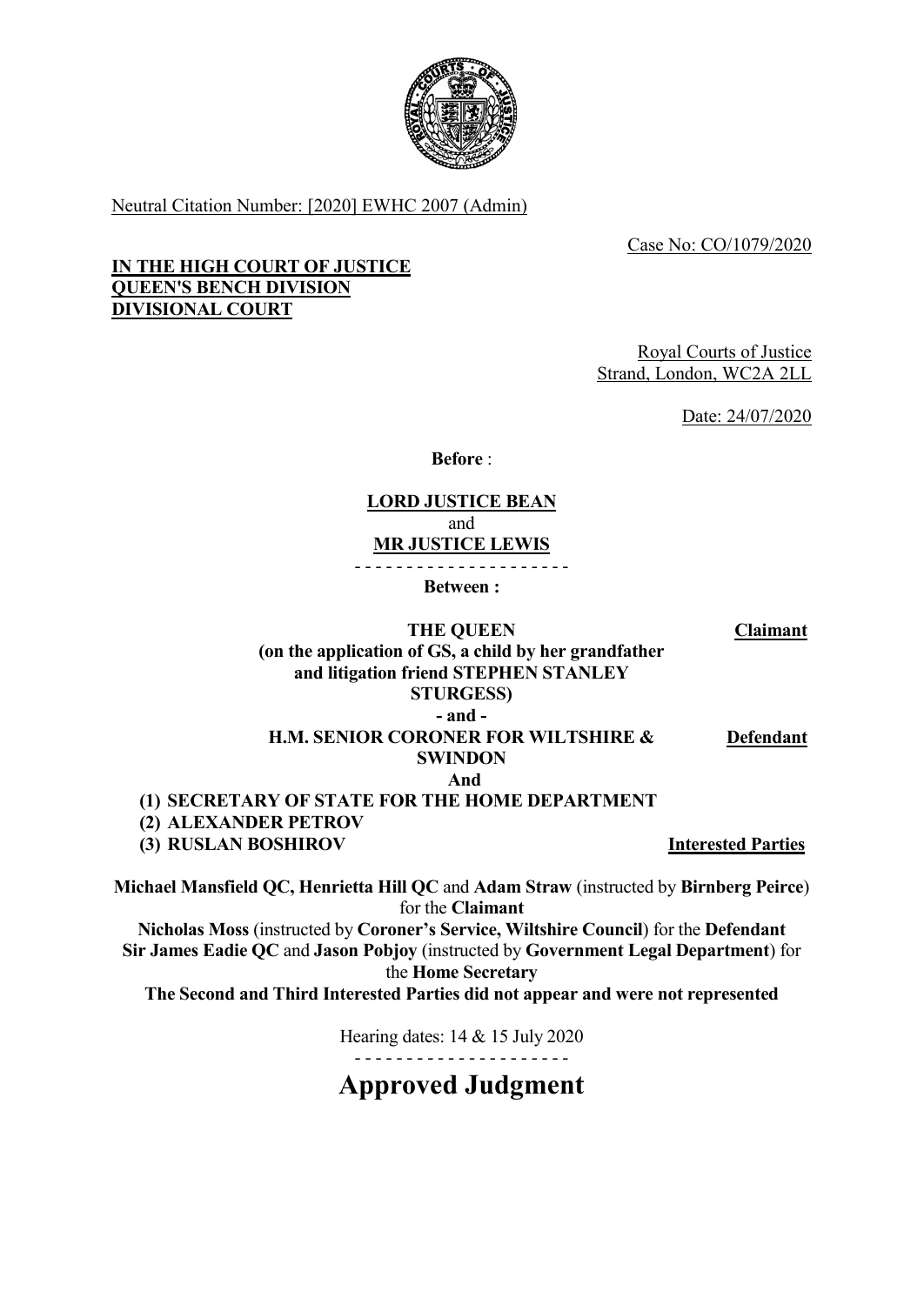#### **Lord Justice Bean and Mr Justice Lewis:**

- 1. This is the judgment of the court to which we have both contributed.
- 2. This claim challenges the ruling of the Senior Coroner for Wiltshire and Swindon on 20 December 2019 on the scope of the inquest to be conducted into the death of Dawn Sturgess. The Claimant is the daughter of Dawn Sturgess. The evidence suggests that Ms Sturgess' death arose in the following context.
- 3. On 4 March 2018, Sergei Skripal and Yulia Skripal were poisoned by Novichok in Salisbury, Wiltshire in England. Novichok is a military-grade nerve agent and there is evidence which indicates that the Novichok may have originated in Russia. Two Russian nationals, Alexander Petrov and Ruslan Boshirov, had travelled from Russia to the United Kingdom at the beginning of March 2018. They visited Salisbury on the day of the poisoning. The United Kingdom Government believes that those two individuals are intelligence officers from the Russian military intelligence service ("GRU") and were seeking to kill Mr Skripal, who is a former GRU officer. Police inquiries have led to charges, including charges of attempted murder, being brought against Mr Petrov and Mr Boshirov.
- 4. Ms Sturgess died on 8 July 2018. The evidence indicates that on 30 June 2018 she had unknowingly sprayed herself with the Novichok, contained in a bottle that she believed to contain perfume. She collapsed and was taken to hospital but never regained consciousness. The Senior Coroner for Wiltshire and Swindon opened an inquest into her death. He has made provisional rulings on the scope of the inquest, although he has said that he will keep matters under review. The Senior Coroner ruled that the inquest will consider the acts and omissions of the two Russian nationals, Mr Petrov and Mr Boshirov, and whether any act or omission by them or either of them may have caused or contributed to Ms Sturgess' death. This will include investigating how the Novichok came to Salisbury. He has ruled that he will investigate who was responsible for Ms Sturgess' death provided that that issue is limited to the acts and omissions of Mr Petrov and Mr Boshirov. He has decided, however, that the inquest will not investigate whether other members of the Russian state were responsible for Ms Sturgess' death and will not investigate the source of the Novichok that appears to have killed her. It is those two rulings which the Claimant challenges.

### THE LEGISLATIVE FRAMEWORK

- 5. The conduct of inquests is regulated by the Coroners and Justice Act 2009 ("the 2009 Act"). Section 1 of the 2009 Act sets out the obligation of the coroner to investigate certain deaths and is in the following terms:
	- **"1. Duty to investigate certain deaths –**

(1) A senior coroner who is made aware that the body of a deceased person is within that coroner's area must as soon as practicable conduct an investigation into the person's death if subsection (2) applies.

- (2) This subsection applies if the coroner has reason to suspect that
	- (a) the deceased died a violent or unnatural death;
		- (b) the cause of death is unknown; or
		- (c) the deceased died while in custody or otherwise in state detention."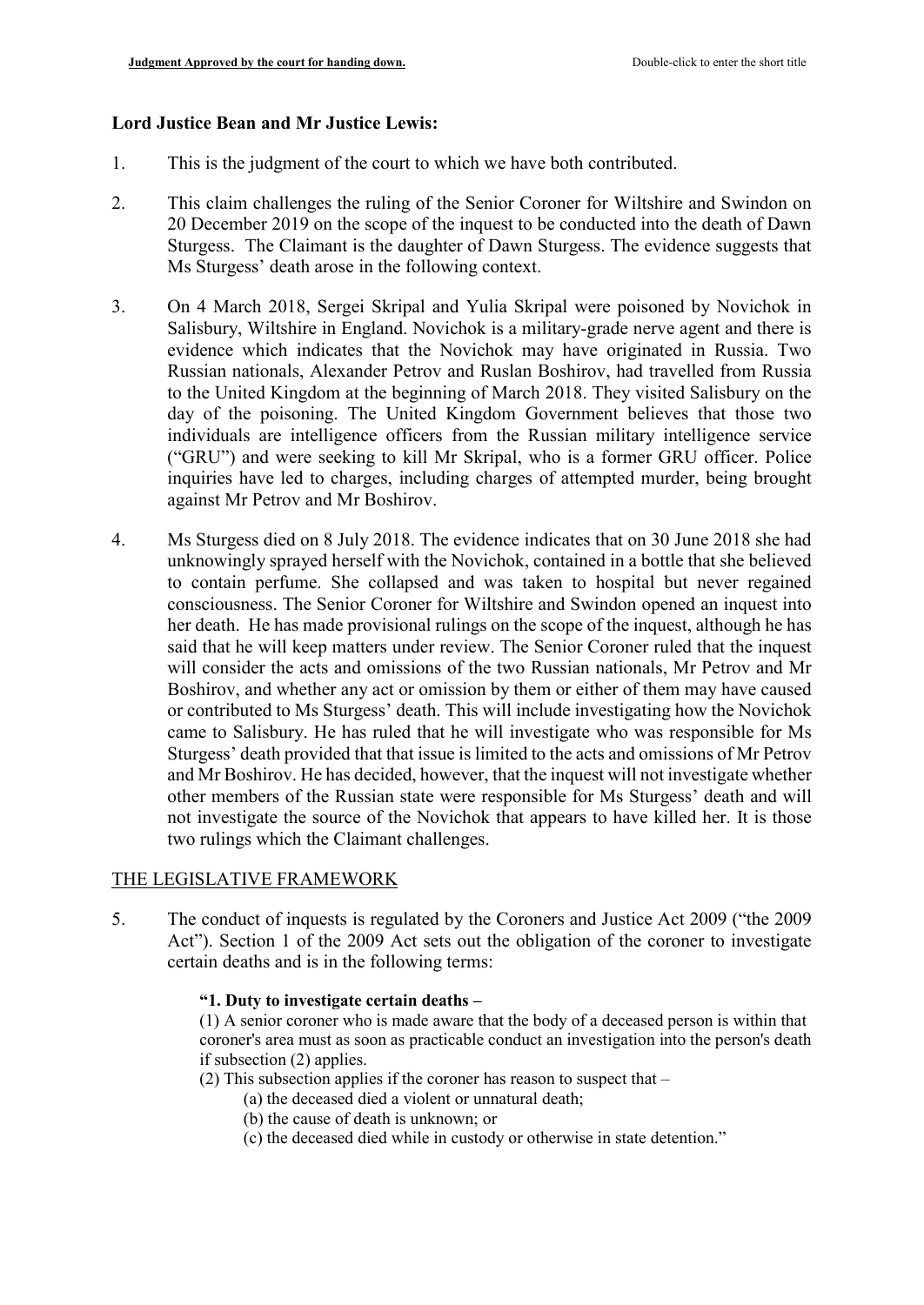6. Sections 5(1) and (2) set out the matters to be ascertained in an investigation. Section 5(3) prohibits the coroner from expressing opinions on certain matters. The section is in the following terms:

# "**5. Matters to be ascertained**

(1) The purpose of an investigation under this Part into a person's death is to ascertain –

(a) who the deceased was;

- (b) how, when and where the deceased came by his or her death;
- (c) the particulars (if any) required by the 1953 Act to be registered concerning the death.

(2) Where necessary in order to avoid a breach of any Convention rights (within the meaning of the Human Rights Act 1998 (c42)) the purpose mentioned in subsection (1)(b) is to be read as including the purpose of ascertaining in what circumstances the deceased came by his or her death.

(3) Neither the senior coroner conducting an investigation under this Part into a person's death nor the jury (if there is one) may express any opinion on any matter other than –

(a) the questions mentioned in subsection  $(1)(a)$  and  $(b)$  (read with subsection (2) where applicable);

(b) the particulars mentioned in subsection  $(1)(c)$ .

This is subject to paragraph 7 of Schedule 5."

- 7. In brief, under s 5(1)(b) of the 2009 Act, an inquest must ascertain how a person died in the sense of by what means that person died. See *R v Humberside Coroner ex parte Jamieson* [1995] QB 1 at page 24A-B. Where provisions of the Convention for the Protection of Human Rights and Fundamental Freedoms ("the Convention"), in particular Article 2, apply, that may require a broader inquiry as provided for by s 5(2) of the 2009 Act. The inquest then will need not only to ascertain by what means the person died but also to ascertain in what circumstances the person died.
- 8. Section 10 of the 2009 Act deals with the determinations to be made after hearing evidence and provides that:

# "**10. Determinations and findings to be made –**

(1) After hearing the evidence at an inquest into a death, the senior coroner (if there is no jury) or the jury (if there is one) must  $-$ 

(a) make a determination as to the questions mentioned in section  $5(1)(a)$ and (b)

(read with section 5(2) where applicable), and

(b) if particulars are required by the 1953 Act to be registered concerning the death, make a finding as to those particulars.

(2) A determination under subsection  $(1)(a)$  may not be framed in such a way as to appear to determine any question of –

- (a) criminal liability on the part of a named person, or
- (b) civil liability."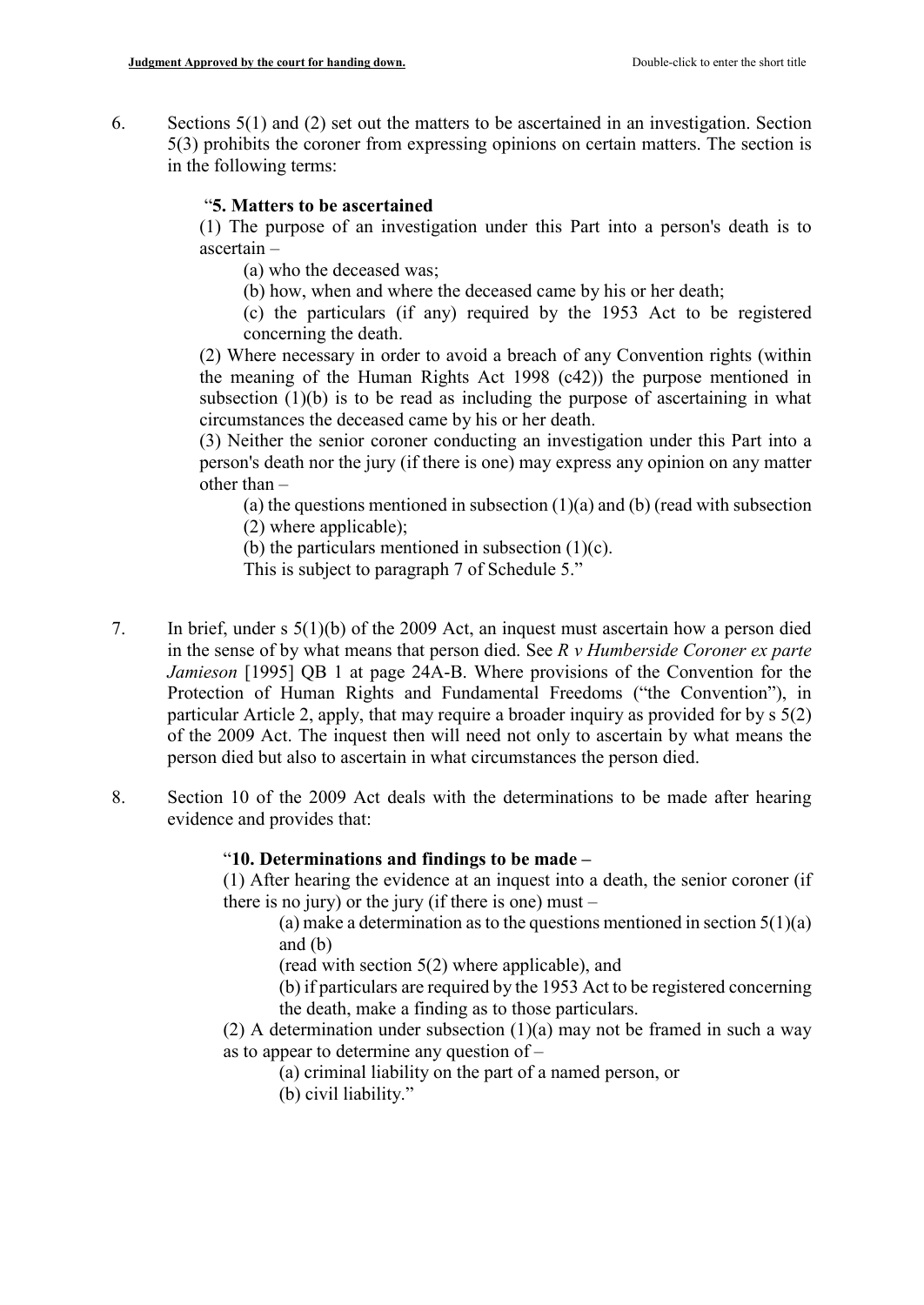### THE FACTUAL BACKGROUND

*The Poisoning of the Skripals*

- 9. The evidence available to date suggests the following. On Friday 2 March 2018, two Russian nationals travelling under the names of Alexander Petrov and Ruslan Boshirov travelled from Russia to Gatwick Airport in London. They travelled to London Victoria by train and stayed at a hotel in east London.
- 10. On Saturday 3 March 2018, the two Russians travelled by train to Salisbury, arriving at 14.25 and leaving at 16.11. On Sunday 4 March 2018, they made a second trip to Salisbury arriving at 11.48 and leaving at 13.50. There is CCTV footage of the two men at various locations around Salisbury including outside a petrol station on Wilton Road, a short walk from the home of Mr Sergei Skripal.
- 11. On 4 March 2018, Mr Skripal and his daughter Yulia Skripal were found, having collapsed, on a park bench at The Maltings in Salisbury. They were taken to hospital. Detective Sergeant Bailey visited their home. He too became ill and was taken to hospital. Also on 4 March 2018, Mr Petrov and Mr Boshirov left London Heathrow for Moscow at 22.30.
- 12. Statements made by the then Prime Minister (The Rt Hon Theresa May MP) to the House of Commons indicated that the United Kingdom Government believes that Mr Petrov and Mr Boshirov are agents of Russia's military intelligence service, the GRU, and attempted to assassinate Sergei Skripal using a military-grade nerve agent called Novichok. Mr Skripal was a GRU officer who acted as a double agent for UK intelligence services during the 1990s and early 2000s. He had been released from prison in Russia as part of an exchange of spies in 2010 and subsequently came to settle in the UK. The UK Government believes that their assassination attempt was conducted by the GRU and in the words of the Prime Minister, "almost certainly also approved outside the GRU at a senior level of the Russian state".
- 13. Following a police investigation, Mr Petrov and Mr Boshirov have been charged with offences including conspiracy to murder Sergei Skripal, the attempted murders of Sergei Skripal, Yulia Skripal and DS Bailey and the use and possession of Novichok. Russia does not extradite its nationals. A European Arrest Warrant has been issued for their arrest and a notice issued by Interpol to facilitate their arrest if they travel outside Russia.

### *The death of Dawn Sturgess*

14. On 30 June 2018, Ms Sturgess collapsed in Amesbury, eight miles away from Salisbury, after spraying herself with the contents of a perfume bottle given to her as a present by her partner, Charlie Rowley. Both believed the bottle contained perfume. Both Ms Sturgess and Mr Rowley were admitted to hospital. Ms Sturgess never recovered consciousness and died on 8 July 2018. The post-mortem report concluded that Ms Sturgess had been poisoned by a Novichok nerve-agent. Tests carried out on Mr Rowley, on items at the house where Ms Sturgess collapsed, and on the perfume bottle, revealed the presence of Novichok.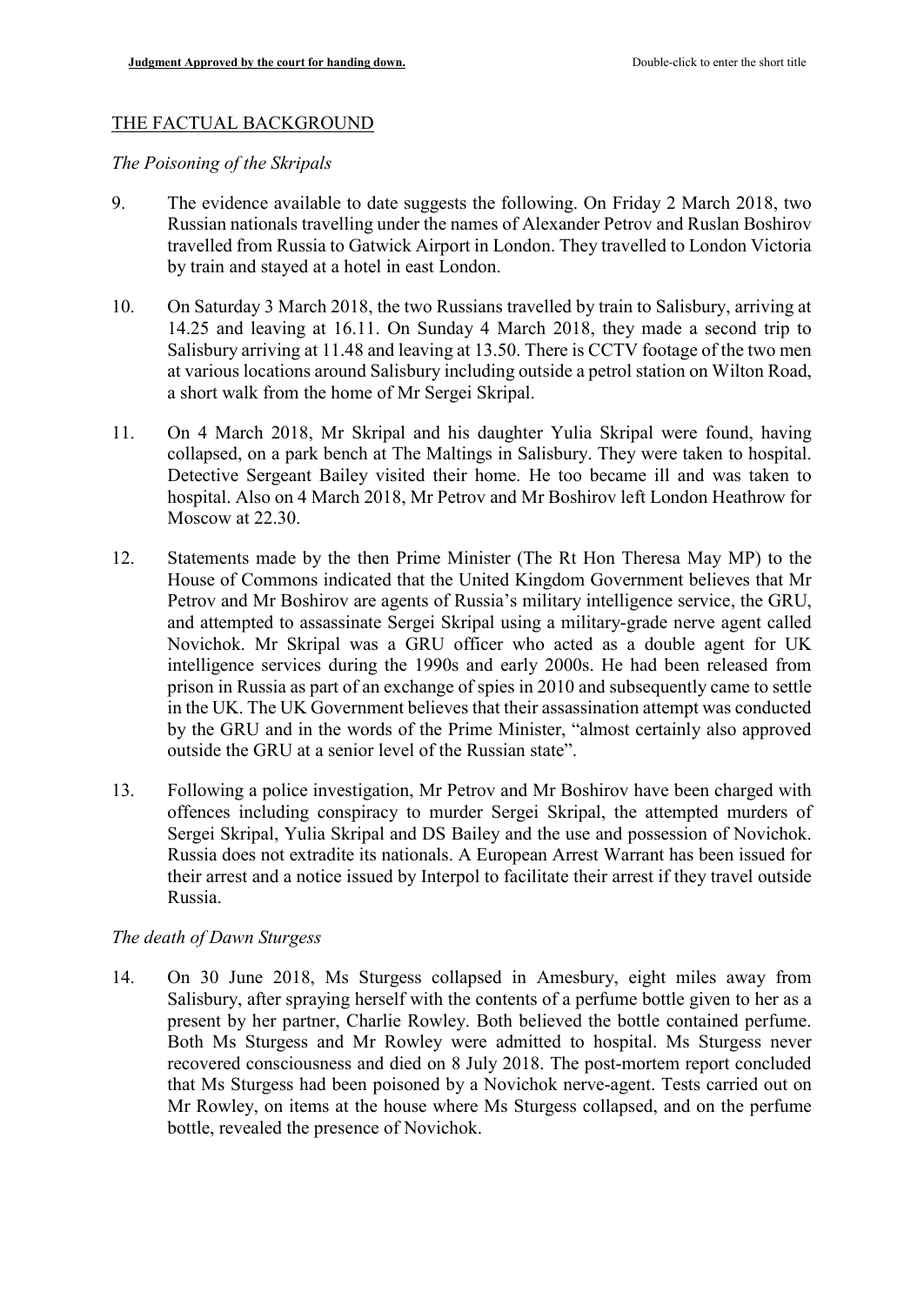#### *The involvement of the Senior Coroner*

- 15. The Senior Coroner for Wiltshire and Swindon commenced an investigation into the death of Ms Sturgess on 8 July 2018. An inquest was opened and adjourned on 19 July 2018. In a letter dated 19 September 2019, he recognised Ms Sturgess' family, Mr Rowley, the Secretary of State for the Home Department, and Mr Petrov and Mr Boshirov, as interested persons pursuant to s. 47(2) of the 2009 Act. He explained that the inquest would "cover the movements of [Mr Petrov and Mr Boshirov] who entered the United Kingdom on 2 March 2018 and left returning to Moscow the following Sunday". He also expressed preliminary views on the scope of the inquest. His provisional view was that Article 2 of the Convention did not apply and did not require the inquest to take any particular form. He expressed his view that matters such as why Mr Skripal was living in Salisbury and any involvement he had with United Kingdom or other intelligence services would fall outside the scope of the inquest. The Senior Coroner also indicated, in a draft witness list accompanying the letter of 19 September 2019, that save for oral evidence from one police officer all the evidence at the inquest would be adduced in the form of written statements being read out.
- 16. Ms Sturgess' family filed written submissions on 3 October 2019 in response. The Home Secretary replied on 22 November 2019 and the family made further written submissions on 4 December 2019. The Senior Coroner considered those written submissions. He did not hear oral submissions from the interested persons.

### *The Senior Coroner's ruling*

- 17. The Senior Coroner gave a detailed ruling dated 20 December 2019 on the application of Article 2 of the Convention and the proposed scope of the inquest. That ruling should be read fairly and in its entirety.
- 18. The Senior Coroner set out a review of the background as it appeared from the evidence in his possession. He set out the legal framework governing the conduct of inquests at paragraphs 16 to 34 of his ruling. Amongst other matters, he set out the relevant paragraphs of the judgment of Sir Thomas Bingham M.R., in *R v North Humberside Coroner ex parte Jamieson* [1995] Q.B. 1. He noted the observation of Lord Lane CJ in *R South London Coroner ex parte Thompson* [1982] S.J. 625 that:

"The function of an inquest is to seek out and record as many of the facts concerning the details of the death as [the] public interest requires".

19. He summarised the substantive and procedural obligations imposed by Article 2 of the Convention. He first considered whether any obligation arose under Article 2 of the Convention because the relevant United Kingdom authorities knew or ought to have known of the existence of a real and immediate risk to the life of an identified individual or individuals from the criminal acts of third parties. He concluded that there was no arguable basis for considering that there was any such risk and, consequently, no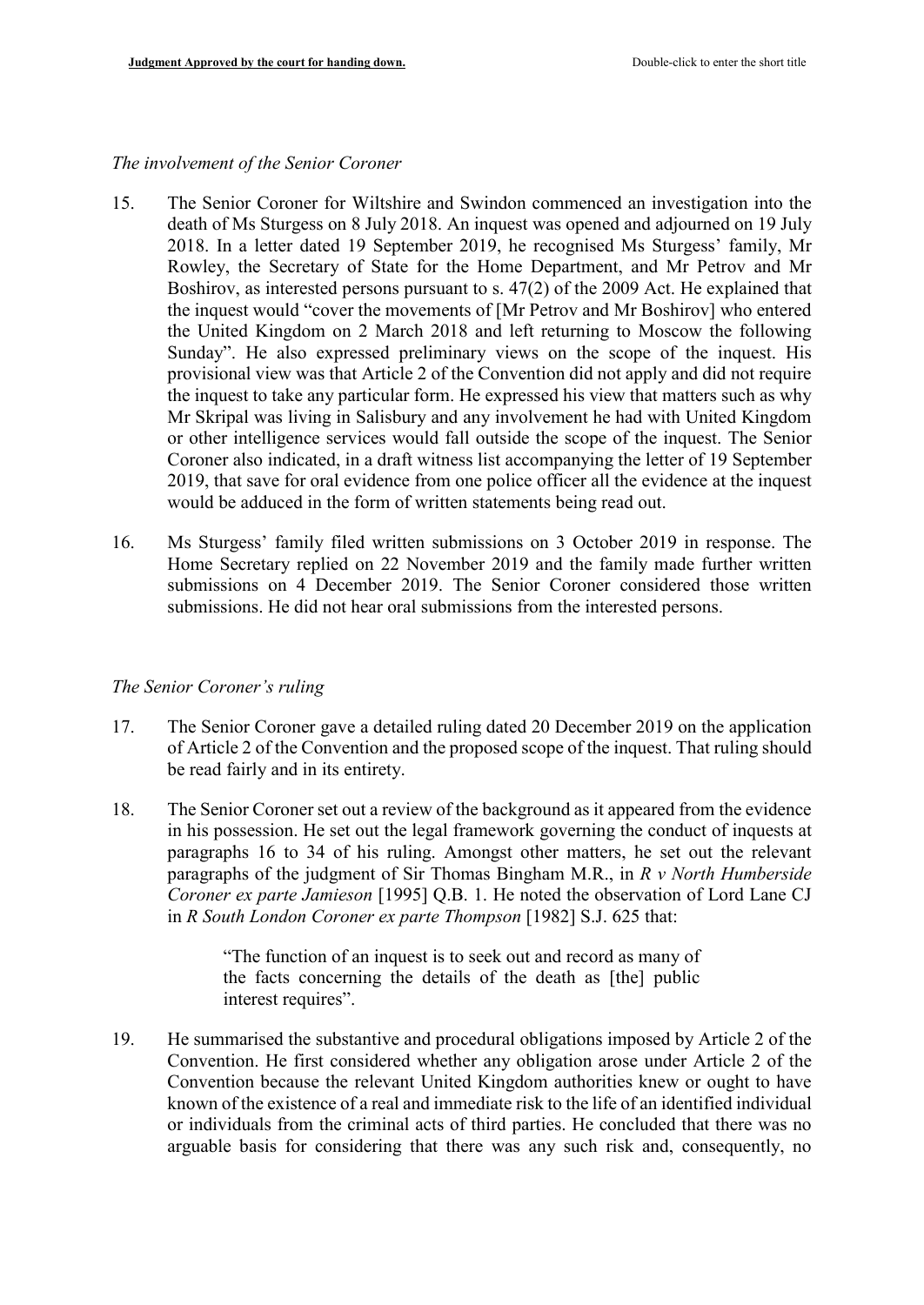arguable basis for holding that any obligation arose under Article 2 of the Convention by reason of those matters. That conclusion is not challenged in these proceedings.

- 20. The Senior Coroner then considered whether obligations arose under Article 2 of the Convention because it was alleged that the death arose as the result of the actions of a foreign state or the agents of that state. He reviewed the case law and concluded that Article 2 of the Convention does not impose an obligation to investigate the actions of a foreign state or agents of that state. He concluded that he was required to carry out an investigation into Ms Sturgess' death solely because her death occurred in suspicious circumstances.
- 21. The Senior Coroner then set out the issues which he would investigate as part of the inquest and those which he did not propose to investigate. Given the importance of his reasoning to the issues that arise in relation to Ground 1 of the claim, it is necessary to set it out in full:

### "*Scope of the Inquest*

71. I have set out at paras  $16 - 34$  above the coroner's functions when the duty under section 1 of the Coroners and Justice Act 2009 is triggered. An inquest is not an adversarial process and as stated in my preliminary view to the Interested Persons in September 2019, it is not a public inquiry or a substitute for a criminal trial (or civil trial).

72. The purpose of the inquest in this case, as I have already ruled, is to determine the answers to the matters to be ascertained at section 5(1) Coroners and Justice Act 2009 and at the end of the inquest to record these determinations on the "Record of Inquest". Any issue that falls within scope, in my view, must be an issue involving the examination of evidence that is relevant to ascertaining the answers to the four statutory questions which will ultimately be recorded on the Record of Inquest, if the evidence supports the making of those determinations.

73. It is accepted that, as a coroner conducting an inquisitorial process, I have a broad discretion in relation to the scope of the inquest including what witnesses to call and the evidence to be adduced at the final hearing. It is a process in respect of which I am entirely responsible for.

74. In exercising both judgment and judicial discretion, any decision on scope will incorporate my view as to what is necessary, desirable and proportionate to ensure that the statutory function given to me under the Coroners and Justice Act 2009 is discharged.

75. In the exercise of that discretion sometimes scope does extend beyond determining the matters to be ascertained having regard to section 5(1) Coroners and Justice Act 2009. That can arise in particular when as part of the investigation a concern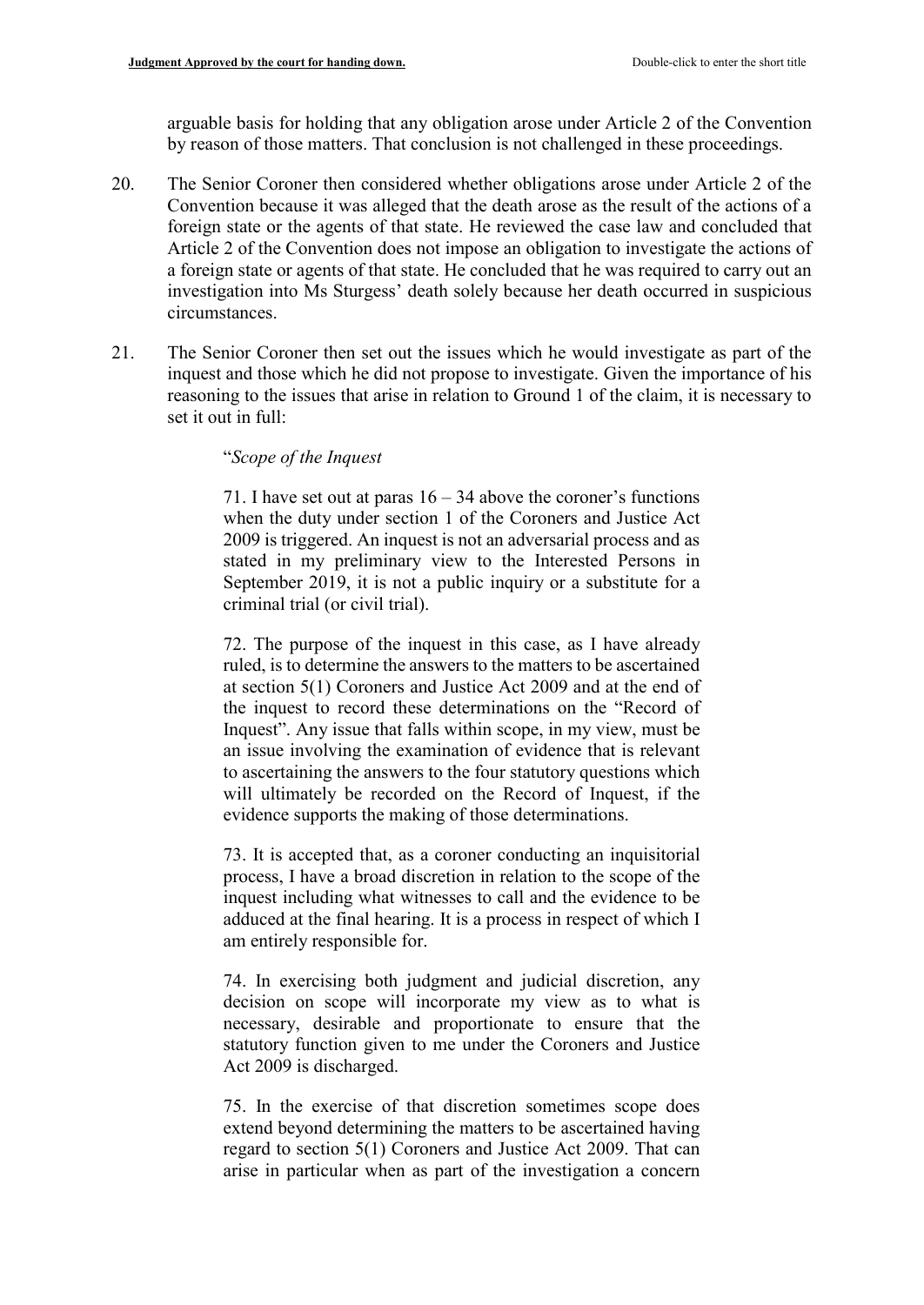may arise that may form the subject or a Regulation 28 report to prevent future deaths having regard to the Coroners (Investigations) Regulations 2013. I have not as part of my investigation revealed any hint of an issue that may give rise to the possibility of such a report in this case.

76. In this case I have considered the issue of scope by reference to discharging the procedural duty under Article 2 with a view to ensuring that the inquest will be Article 2 compliant and as regards in particular answering the four main statutory questions that I am required to undertake as part of conducting a Jamieson inquest – who died, when and where and how (by what means) that person came by their death? I have also considered the existence in law of any limitations on what I am able to record on the Record of Inquest when it comes to the matters to be ascertained. I will now cover all the issues that have been raised in the submissions.

*The movements of the 2 Russian nationals who entered the United Kingdom on 2 March 2018 and left returning to Moscow the following Sunday and whether they may by act or omission have caused or contributed to Ms Sturgess' death (including how the Novichok came to be in Salisbury)*

77. I have already indicated in my preliminary view that this issue should form part of the scope of the inquest and this is acknowledged and accepted by Mr Mansfield QC at para 36 of his submission and by Ms McGahey QC in her submission at para 43. As a result of reviewing the evidence, I have made both Mr Petrov and Mr Boshirov Interested Persons on the basis that they may by an act or omission have caused or contributed to Ms Sturgess' death. The investigation will include examining their movements in the United Kingdom following their arrival on 2 March 2018 until their departure on 4 March 2018. This will include what is known as regards their movements relative to the March 2018 incident here in Salisbury and in particular the attack on Mr Skripal and his daughter Yulia. It will also examine in detail their movements after they were spotted by a CCTV camera on the Wilton Road in Salisbury, a location which is in close proximity to Mr Skripal's home, and when they were subsequently picked up by other cameras closer to and in the centre of Salisbury. It will look at to what extent they were individually involved in bringing Novichok to Salisbury and what happened to the Novichok once it had been used in the attack relative to the appearance of Novichok again at the end of June 2018 in the town of Amesbury a few miles to the north of Salisbury. This part of the investigation is essential as, in discharging my judicial role and hearing the evidence, I may have to consider whether the evidence supports the finding of a conclusion of "Unlawful Killing" in respect of Ms Sturgess'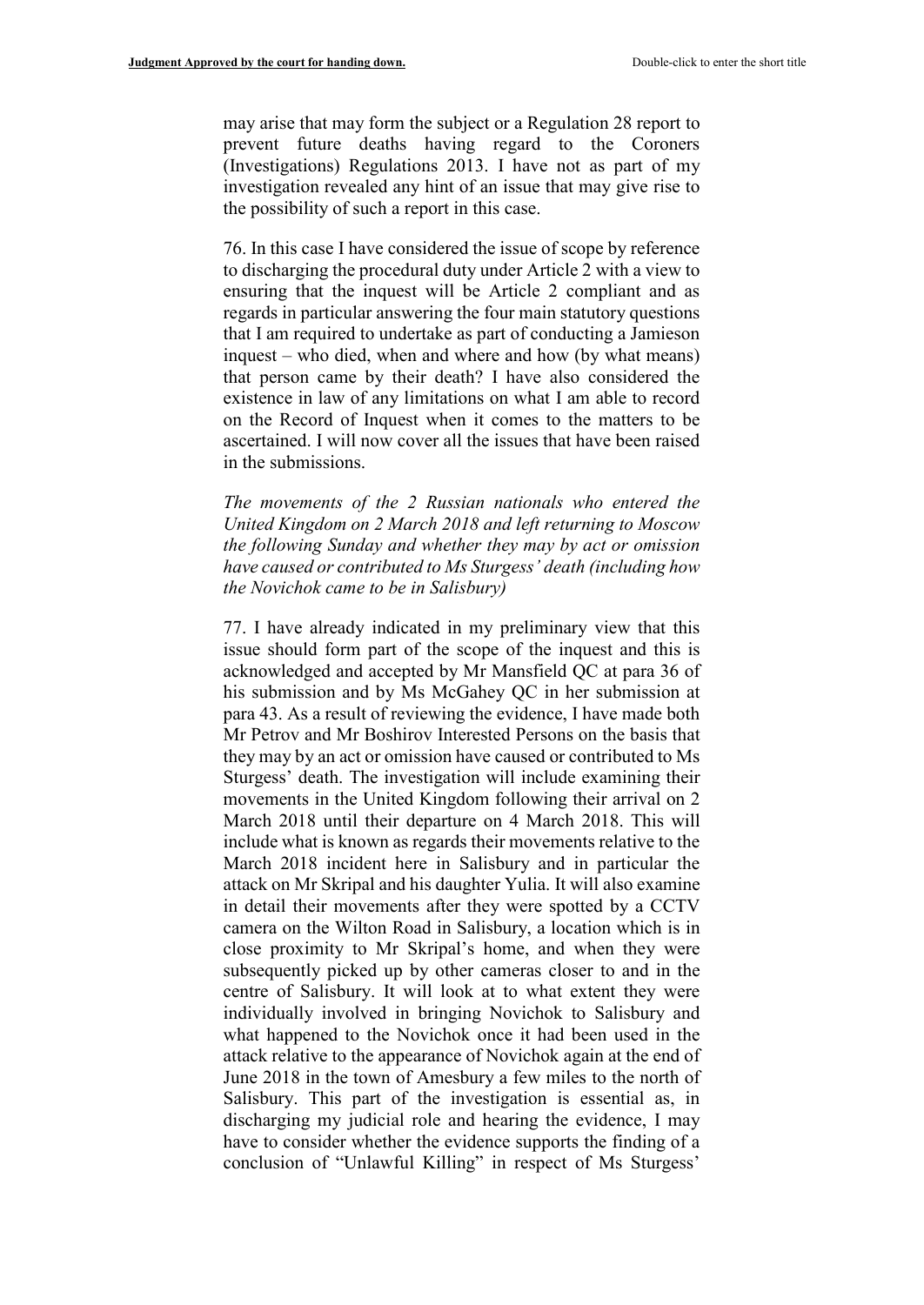death. This in my view would fill in any investigative gap as regards the investigation into Ms Sturgess' death as unlike the position in relation to the death of Mr Litvinenko and the March 2018 incident, the CPS have not made a decision as regards criminal charges in relation to Ms Sturgess' death. As stated already at para 68 above this in my view will plug any deficiency or gap in relation to fully discharging the procedural duty under Article 2 by conducting an Article 2 compliant Jamieson inquest.

#### *Who was responsible for Ms Sturgess death?*

78. For reasons that I will elaborate on with regard to the next issue in relation to scope, provided it is limited to the acts and omissions of the two suspects, Mr Petrov and Mr Boshirov and of course Mr Rowley, who gave her the bottle of what he believed was perfume, then this will be covered in the inquest investigation. I have already given my reasons as to why I do not believe the United Kingdom as a state or through the actions of its agents has triggered the enhanced procedural obligation under Article 2 (the Osman duty) although I will keep that under review.

#### *Whether members of the Russian state were responsible for the death?*

79. This issue for me causes a problem on 3 fronts. Firstly, I am prohibited from determining matters of criminal liability on the part of a named person as this would directly contravene section 10(2)(a) Coroners and Justice Act 2009 (para 18 above). If as part of an investigation and upon considering the evidence I identify individuals involved, then they could not be named in the Record of Inquest as the death of Ms Sturgess has undoubtedly involved the commission of a criminal act e.g. the usage of an organo-phosphate nerve agent which is prohibited under International Law and Domestic Law. To contravene and ignore section 10(2) referred to above would be unlawful.

80. Secondly, this issue not only refers to potentially identifying individuals but also linking them to a foreign state. The determination of such a link would in my view be a direct violation of section 10(2)(b) Coroners and Justice Act 2009 which prohibits me determining matters of civil liability generally and would therefore be unlawful. Whilst states do not generally attract criminal liability (unless legislation says otherwise) they are recognised in law as a separate legal personality in the sense that a state can sue and be sued. Mr Rowley has indicated only recently in the press that he intends to sue Russia for £1 million pounds. That would be a civil claim. The family may also possibly be able to sue for example under the Fatal Accidents Act 1976, an alternative civil claim.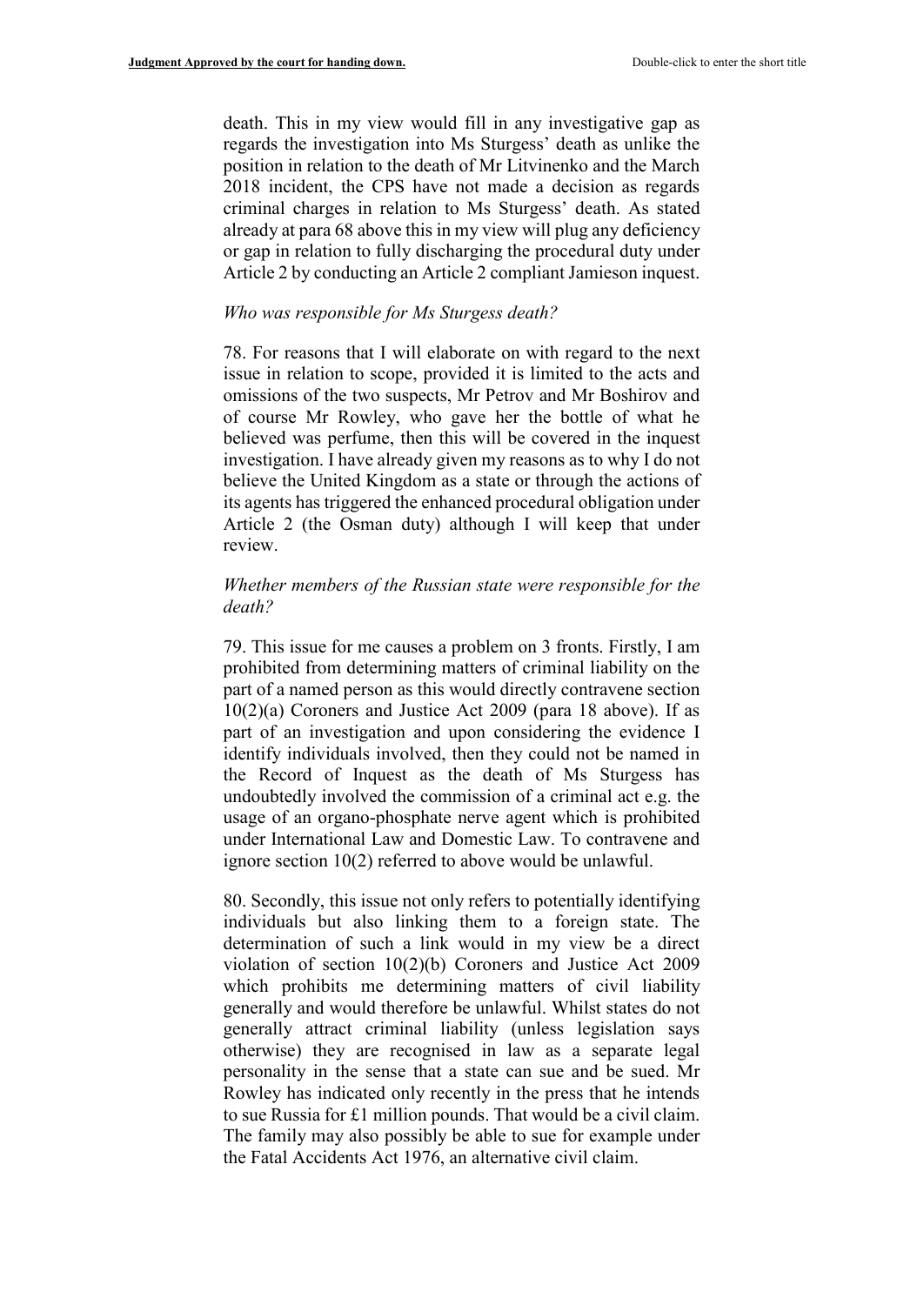81. Leading on from the above, if such a connection were to be found having analysed the evidence, then that potentially could amount to a violation of the European Convention on Human Rights in respect of the "Right to Life". The Russian Federation ratified the European Convention on Human Rights in 1998. It is for the purposes of the said Convention a Contracting State. Generally, the obligation to protect life under the Convention is the responsibility, as I have already stated, of the state within whose territory the individual(s) exist. The Convention is living instrument and over the years case law, as already highlighted, has developed exceptions to the jurisdictional territorial principle contained in Article 1 of the Convention. The *Guzelyurltu* case I have already highlighted as a prime example insofar as placing an obligation under Article 2 to investigate the deaths of individuals that occurred, in that case, within the territory of another Contracting State. Another example recognised by the European Court of Human Rights is where there is a use of force by a state's agents operating outside its own territory (see para 13 of Ms McGahey QC's submission referencing the case of Al Skeini and others v United Kingdom (2011)). This is something that has been suggested by Mr Mansfield QC in his submission and the United Kingdom Government insofar as the Russian Federation is concerned in relation to the March 2018 incident here in Salisbury. The Chamber of the European Court of Human Rights in the case of *Issa and others v Turkey* no. 31821/96 (2004) at para 71 found that Article 1 of the Convention (see para 50 above) cannot be interpreted so as to allow a state party to perpetrate violations of the Convention on the territory of another state, which it could not perpetrate on its own territory. Such a civil claim would be founded on the European Court of Human Rights power under Article 41 of the Convention to award "just satisfaction" to those who have suffered violations of their Human Rights. It is an award relative to a claim for compensation or damages to an injured party. Such a claim is also a civil claim so the identification and determination of any wrongdoing here involving a foreign state would again be unlawful and contravene section 10(2)(b) Coroners and Justice Act 2009.

82. The final concern relates to my exercise of judicial discretion relative to determining how, meaning by what means, Ms Sturgess came by her death. There is no evidence that points to Ms Sturgess being the intended target of the March 2018 attack. Evidence points to that individual being Mr Skripal. The incident involving Ms Sturgess occurred nearly four months after the attack on the 4 March 2018. Ms Sturgess, on the face of the evidence I have seen, appears to have been in the wrong place at the wrong time and her death may well have arisen as a result of "collateral damage", a phrase that I apologise in using but I am unable to express it any other meaningful way. Ms McGahey QC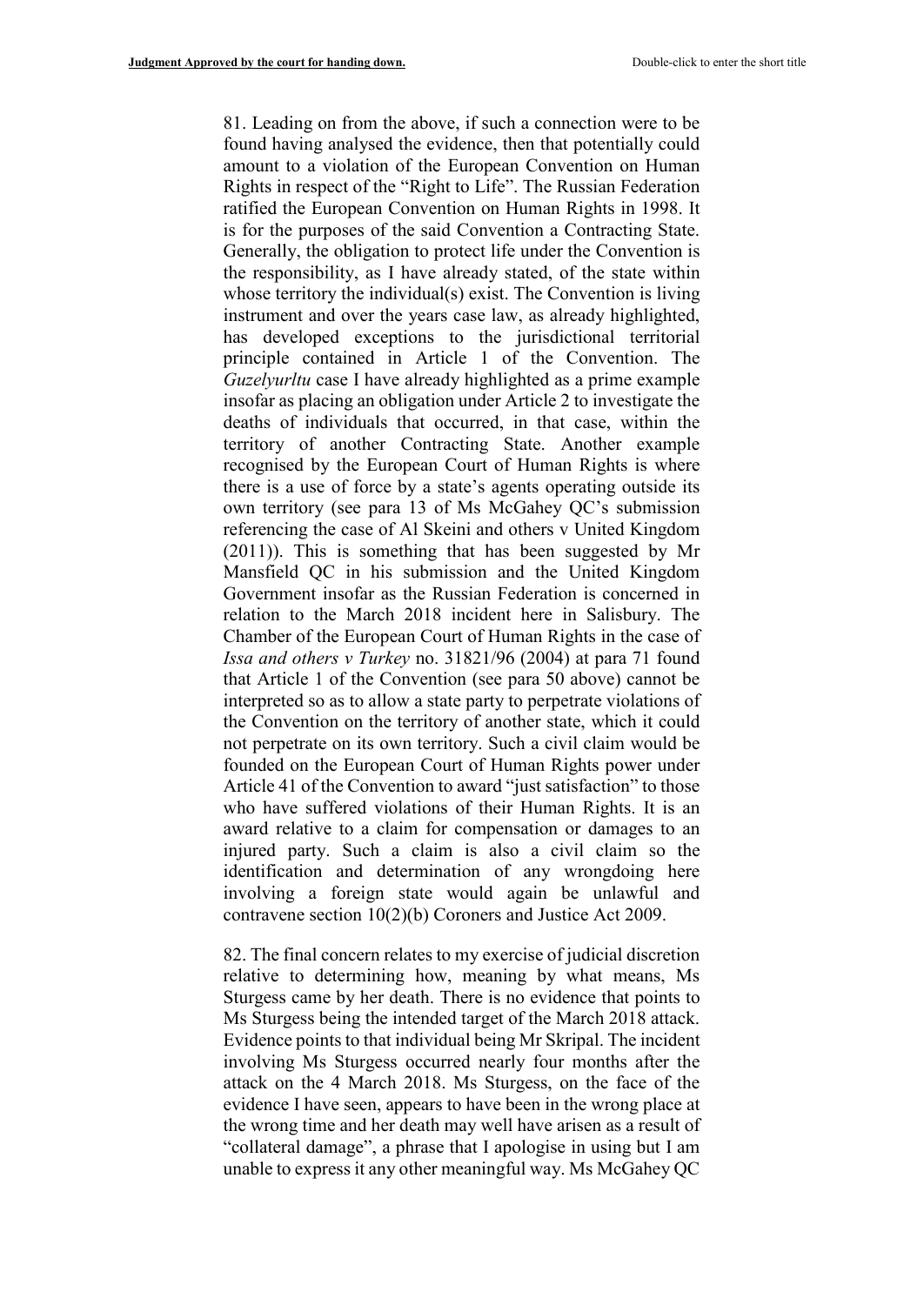described Ms Sturgess as a victim of unpredictable misfortune. In my view issues to do with the possible involvement of a foreign state and members of that state relative to conducting a Jamieson inquest are too remote in circumstances where my focus should be on matters that are directly causative or contributory to the death and as a consequence of the above three concerns, I rule that they fall outside the scope of this inquest.

#### *The source of the Novichok that killed Ms Sturgess?*

83. Again, for the same reasons I have given in the previous paragraphs numbered  $79 - 82$ , I rule that it falls outside the scope of this inquest for being too remote in respect of a Jamieson inquest and to determine the source of the Novichok would I fear involve determining a country of origin which is likely to give rise to a determination of civil liability which in itself would be unlawful.

84. In relation to this issue and the previous issue above, as I alluded to in my preliminary view dated 19 September 2019 which was sent to all the Interested Persons, the case of *Coroner for Birmingham Inquests (1974) v Hambleton* [2018] EWCA Civ 2081 provided helpful confirmation of the existing case law. When it came to the perpetrator issue and the identification of those involved in relation to the pub bombings, the Lord Chief Justice, Lord Burnett said as follows at para 56 in relation to the perpetrator issue:

*"It is difficult to criticise the coroner, still less to stigmatise as unlawful a decision to refuse to explore a distinct question which the jury is prohibited by statute from answering."*

The reference above of course is to the prohibition on appearing to determine matters, in an inquest, of criminal liability on the part of a named person or civil liability generally. He had earlier indicated at para 51 of his judgment in relation to the coroner's approach to the issue of scope as follows:

*"The Coroner was correct to consider the question of scope in the context of providing evidence to enable the jury to answer the four statutory questions. The scope of an inquest is not determined by looking at the broad circumstances of what occurred and requiring all matters touching those circumstances to be explored."*

This has very much been my approach when initially considering the issue of scope back in September 2019 and now, focussing on what evidence I need to examine so as to enable me, in accordance with the Coroners and Justice Act 2009 to ascertain the answers, subject to the evidence, to the four statutory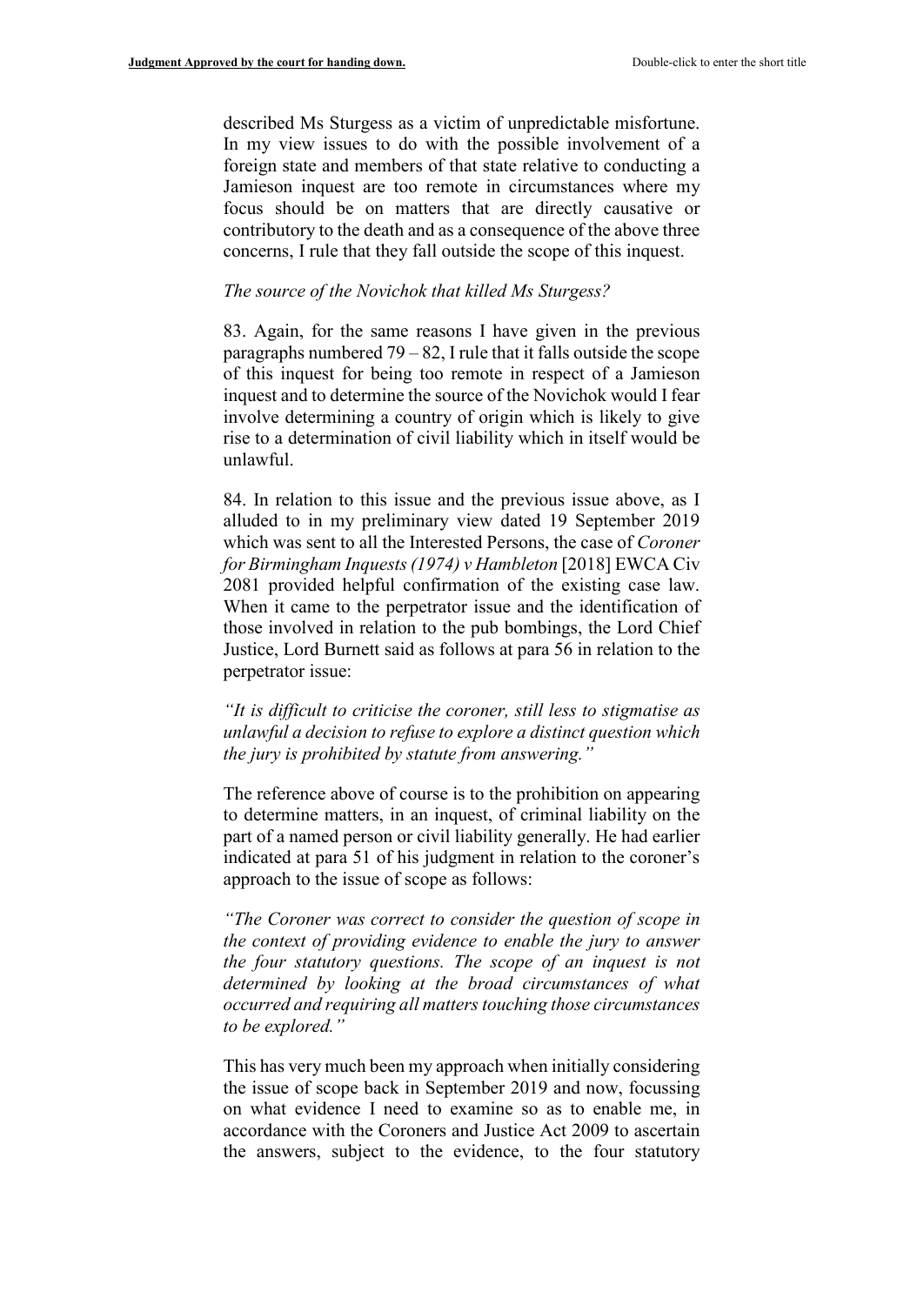questions namely, who, when, where and how (by what means) the deceased died."

22. In paragraph 85, the Senior Coroner recorded that he would also consider another issue, namely the medical care given to Ms Sturgess. From paragraph 86 onwards, he made general observations dealing with additional points in the written submissions made on behalf of the Claimant and also observations on whether Russia may be under an obligation to investigate the death. He indicated that he would be prepared to release the coroner's file to the Russian Federation for those purposes. In paragraph 91, the Senior Coroner noted that, in the inquest into the killing of Alexander Litvinenko, Sir Robert Owen had ruled, recognising the public interest, that the alleged Russian involvement in the death of Mr Litvinenko should be included within the scope of the inquest. The Senior Coroner stated that he had given his reasons for concluding that, in this case, in the exercise of his judicial discretion he had concluded that that issue fell outside the scope of the inquest. He stated that he did acknowledge "the public interest factor in this case". He made observations on the appropriateness of inquests to deal with certain matters. He referred to the restrictions imposed by the 2009 Act on what coroners are allowed to ascertain. He made observations on possible difficulties in dealing with sensitive material in an inquest.

#### THE PROCEEDINGS

23. The Claimant issued a claim form on 17 March 2020 seeking judicial review of the decision of the Senior Coroner not to investigate the responsibility of Russian officials other than Mr Petrov and Mr Boshirov for the death of Dawn Sturgess, or the source of the Novichok that killed her. Permission to apply for judicial review was granted. The claim form sets out two grounds of claim. Ground 1 contends that the decision of the Senior Coroner was unlawful for each of four reasons. Ground 2 deals with Article 2 of the Convention. The grounds in summary are:

> Ground 1a. The Defendant's reasoning was inconsistent and irrational. The primary reason for not investigating other Russian officials (including others involved in the United Kingdom or those in command) was that there was a prohibition on determining civil or criminal liability. That prohibition applied equally to Mr Petrov and Mr Boshirov but did not prevent the investigation of the responsibility of those two men. Similarly, reliance on the fact that Ms Sturgess was not the intended victim of the attack was inconsistent as this was not being held to prevent an investigation into the responsibility of Mr Petrov and Mr Boshirov;

> Ground 1b. The Defendant erred in failing to take into account material considerations relating to what informative inquest conclusions could in fact be reached. The Defendant failed to recognise that the prohibition on the determination of civil or criminal liability would not prevent informative conclusions as to the responsibility of Russian officials or agents nor that the investigation of these issues would in any event serve important functions;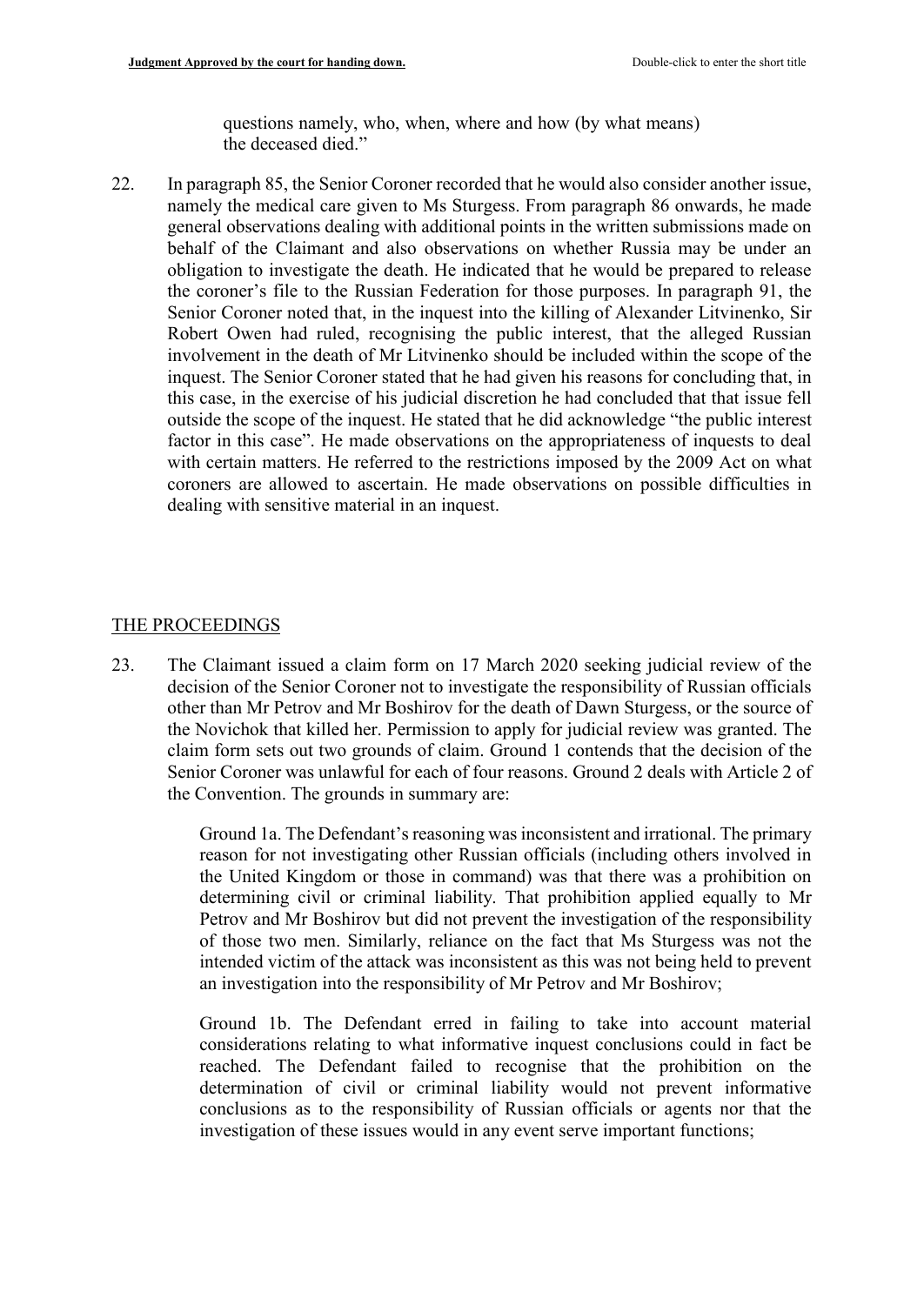Ground 1c. The Defendant failed to take into account relevant considerations namely the grave public interest at stake and the coronial function of exposing wrongdoing and allaying suspicion.

Ground 1d. The Defendant misdirected himself in holding that a determination of state wrongdoing would contravene the prohibition on a determination of civil liability.

Ground 2. The Defendant erred in concluding that Article 2 of the Convention did not require him to investigate the issue of Russian state responsibility and the source of the Novichok.

- 24. At the hearing on 14 and 15 July 2020 the Claimant, the Senior Coroner and the Secretary of State for the Home Department were represented by counsel and made written and oral submissions. The second and third interested parties, that is Mr Petrov and Mr Boshirov, did not participate in the proceedings. The Senior Coroner appeared solely to assist the Court in deciding whether his rulings were correct in law and indicated that, if not, he would welcome guidance on the future conduct of the inquest. The Secretary of State sought to uphold the rulings of the Senior Coroner.
- 25. The hearing was conducted remotely by video link because of the current coronavirus pandemic. It was a public hearing. The parties, members of the media and others had access to a link and could (and at least one member of the media did) observe proceedings. We are grateful to counsel for their submissions. We are also grateful to them and their legal teams for the preparation of the necessary materials and authorities which enabled the hearing to be conducted quickly and efficiently.

# GROUND 2 – ARTICLE 2 OF THE CONVENTION

### *Submissions*

- 26. The Claimant began her case with a consideration of Ground 2 and the scope of Article 2 of the Convention. Mr Adam Straw submitted that the United Kingdom was under an obligation to investigate arguable breaches of Article 2 of the Convention by the agents of a foreign state which resulted in a death in the United Kingdom. He submitted that the obligation would not arise simply because the other foreign state failed to investigate. Rather, the obligation only arose where an effective investigation could not take place in the foreign state. In the present case, he submitted, there was an obligation on the United Kingdom to investigate the responsibility of Russian agents in the killing of Dawn Sturgess because an investigation into the death could not effectively be carried out in Russia. The family and potential witnesses were present in the United Kingdom and would be likely to be unwilling to travel to Russia. The biological samples were in the United Kingdom and the United Kingdom authorities would not provide the samples to Russia. Mr Straw expressly accepted that the United Kingdom acted reasonably in refusing to provide the underlying samples and was not in breach of any obligation to co-operate.
- 27. Mr Straw submitted that the conclusion that there was a duty on the United Kingdom authorities to investigate actions of the Russian state was consistent with the decision of the Grand Chamber of the European Court of Human Rights in *Guzelyurtlu v Cyprus and Turkey* (2019) 60 EHRR 12. He accepted, however, that that case did not determine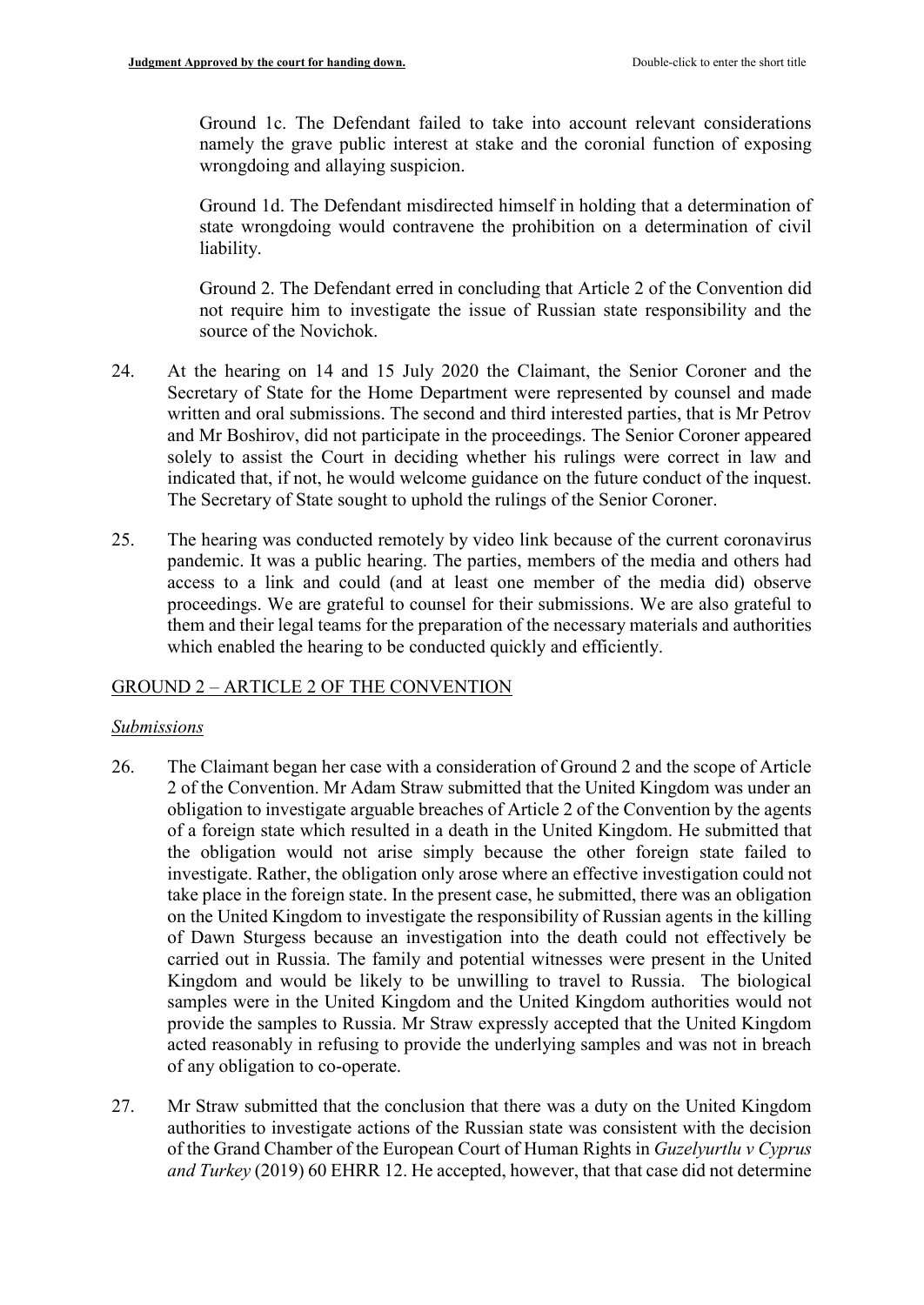the issue that arose in this case. There was no authority either way on the question of whether Article 2 of the Convention imposed an obligation on the United Kingdom in the present circumstances to investigate the actions of a foreign state. He submitted that the development of such an obligation was consistent with the principles recognised in *Guzelyurtlu* and other cases such as *Al-Skeini v United Kingdom* (2011) 53 EHRR 18.

- 28. Sir James Eadie Q.C., for the Home Secretary, submitted that Article 2 of the Convention did not impose an obligation on the United Kingdom to investigate the actions of a foreign state. Article 2 imposed substantive obligations on a state not to take life without lawful justification and to have in place effective criminal law provisions to protect life supported by appropriate enforcement machinery to prevent or punish such breaches. It also imposed a duty to take reasonable measures to protect life when the state knows or ought to know of a real and imminent threat to life. In addition, Article 2 of the Convention imposed procedural obligations applicable in cases where there were reasons to suspect that a state was in breach of its substantive obligations. The essential purpose of that procedural obligation was to ensure that the state was held to account for breaches by it or its agents of the state's obligation under Article 2 of the Convention. That article did not impose obligations on one state to investigate credible allegations of a breach by another state of that other state's obligations. There was no authority supporting the existence of such a duty. It was inconsistent with the decision of the Divisional Court in *R (Litvinenko) v Secretary of State for the Home Department* [2014] H.R.L.R. 6.
- 29. Furthermore, Sir James submitted that there was no basis for concluding on the facts that an effective investigation *could not* take place in Russia. The key evidence in relation to the development of the Novichok was in Russia and the persons accused of involvement in the plot to bring Novichok to the United Kingdom to try and kill Mr Skripal were in Russia. The reality was that Russia would not investigate and would not accept responsibility for the use of Novichok in the United Kingdom. In those circumstances, the particular factual premise which, the Claimant argued, underlays the imposition of an obligation on the United Kingdom was not made out.
- 30. Mr Nicholas Moss for the Senior Coroner drew attention to the detailed ruling of the Senior Coroner on the scope of the duty imposed by Article 2 of the Convention and his review of the case law. He submitted that it was for this court to determine whether that ruling was correct.

# *Discussion*

31. Article 2 of the Convention provides as follows:

"Article 2 Right to Life

- 1. Everyone's right to life shall be protected by law. No one shall be deprived of his life intentionally save in the execution of a sentence of a court following his conviction of a crime for which this penalty is provided by law.
- 2. Deprivation of life shall not be regarded as inflicted in contravention of this Article when it results from the use of force which no more than absolutely necessary:
	- (a) in defence of any person from lawful violence;
	- (b) in order to effect a lawful arrest or to prevent the escape of a person lawfully detained;
	- (c) in action lawfully taken for the purpose of quelling a riot or insurrection."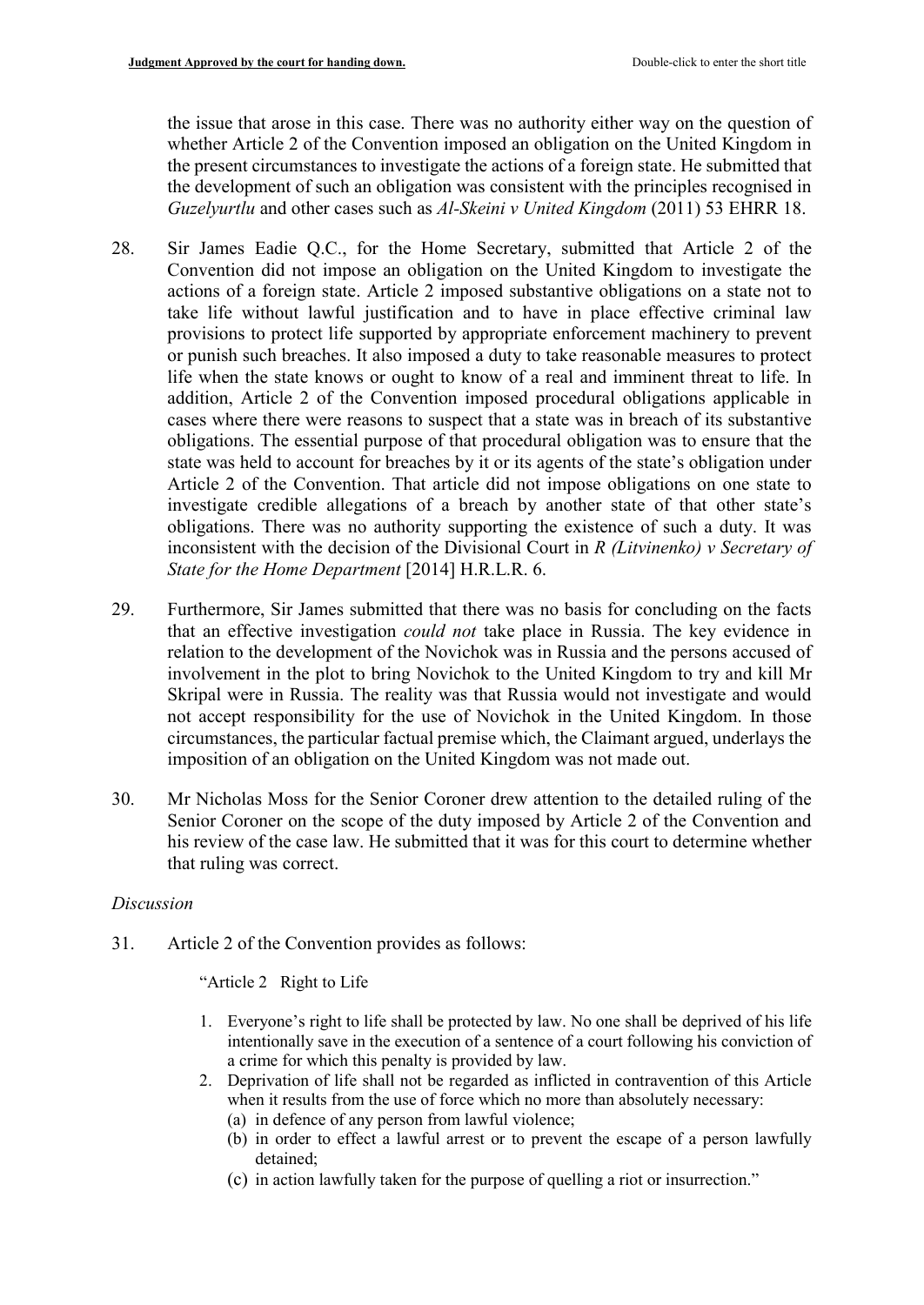- 32. The issue in this case is whether a state where a death has occurred is required by Article 2 of the Convention to carry out an investigation into the actions of agents of a foreign state who may be responsible for the death. In our judgment, the procedural obligation imposed on a state by Article 2 of the Convention is intended to ensure that a state is held accountable for breaches for which it is or its own agents are responsible. It is not intended to impose an obligation on a state to investigate the actions of a foreign state which may have caused or contributed to a death. Article 2 of the Convention does not, therefore, impose an obligation on the United Kingdom to carry out an investigation of the actions of agents of a foreign state, Russia, in the present circumstances. We reach that conclusion for the following reasons.
- 33. First, the structure of Article 2 is to impose substantive obligations on a state to protect life. The procedural obligations are ancillary to those substantive obligations. They are intended to ensure that there is an effective investigation of breaches by that state of its substantive obligations. Thus, Article 2 of the Convention imposes substantive obligations on a state not to take life intentionally without lawful justification and to have in place effective criminal laws, backed by enforcement machinery, to deter crimes against the person. A state must also take reasonable measures to protect an individual where the state knows, or ought to know, that there is a real and immediate risk to his life. See *R (Amin) v Secretary of State for the Home Department* [2004] 1 A.C. 652 at paragraph 20; *R (Middleton) v West Somerset Coroner* [2004] 2 A.C. 182 at paragraph 2.
- 34. Article 2 of the Convention also imposes procedural obligations on a state. The precise scope of those obligations differs according to the circumstances. Where a person has died in suspicious circumstances, but there is no suggestion of state involvement, the obligation to have in place effective criminal law provisions supported by enforcement machinery includes an obligation to have some form of effective investigation into the death. That may be satisfied by a police inquiry, or an inquest (conducted under section 5(1) of the 2009 Act) or a combination of both. See, e.g., *Menson v United Kingdom* (2003) 37 EHRR CD 220 at 229. More extensive procedural obligations are imposed on a state where the death results from killings deliberately, or allegedly, carried out by agents of the state. There is then an obligation to initiate an effective public investigation by an independent official body. See *Jordan v United Kingdom* (2003) 37 EHRR 2; *Amin* at paragraph 20; and *Middleton* at paragraph 3. In each situation, however, the purpose of the procedural obligation is linked to determining whether that state has complied with its own substantive obligations. The procedural obligations are intended to ensure that a state holds its agents to account for deaths occurring under their responsibility.
- 35. Secondly, the case law demonstrates that the situations where the European Court has imposed additional procedural duties on a state arise when that state's own agents have been responsible for a breach of the right to protect life. By way of example, in *Al-Skeini v United Kingdom* (2011) EHRR 18 the European Court of Human Rights was dealing with a situation where British soldiers had killed Iraqi citizens in Iraq following the invasion and occupation of Iraq by the United States and the United Kingdom. The Court held first that the United Kingdom was exercising the public powers normally exercisable by a sovereign government and had assumed responsibility for southeastern Iraq. The United Kingdom exercised authority and control through its soldiers over individuals in that area and those individuals came within the scope of the United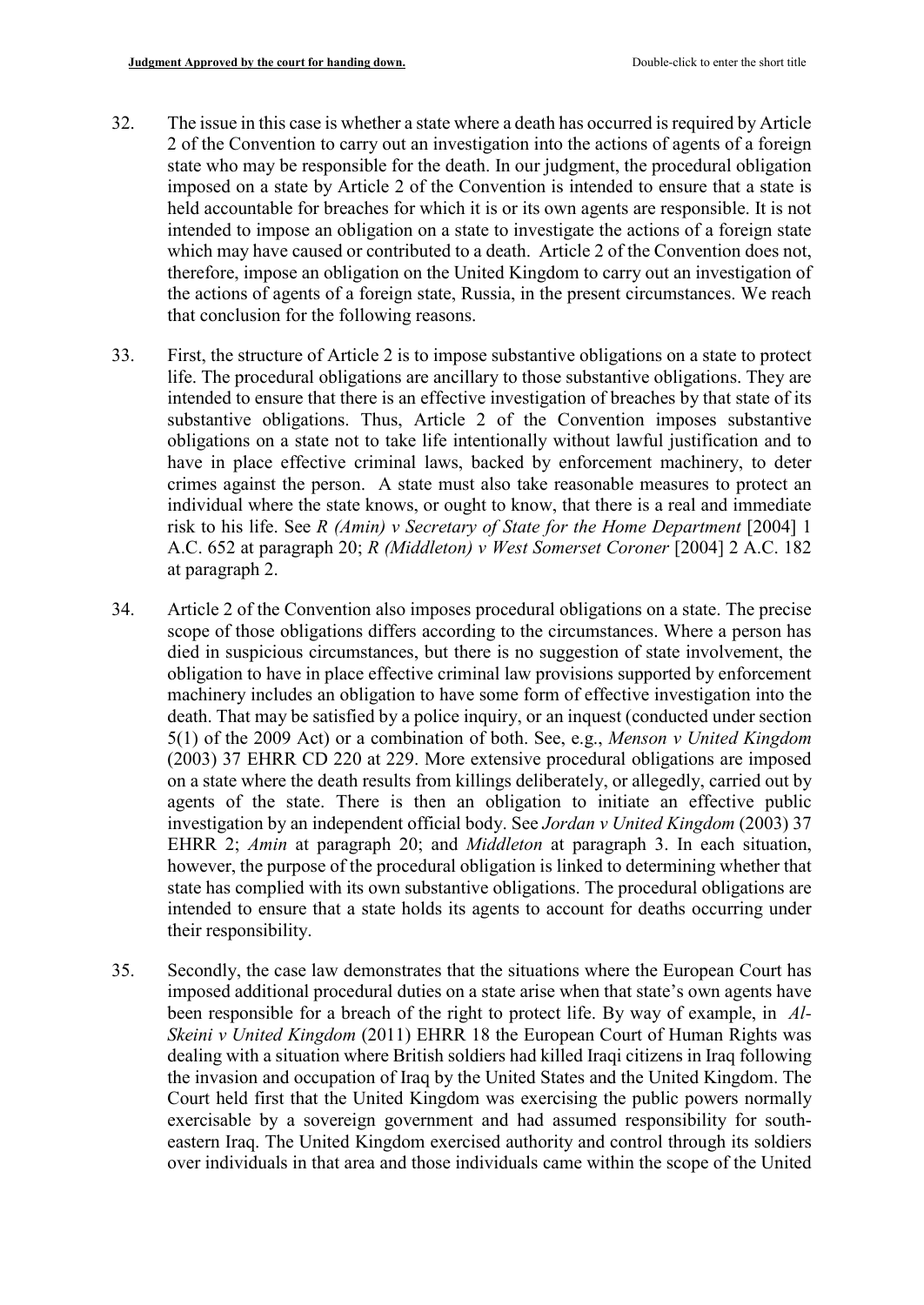Kingdom's jurisdiction under Article 1 of the Convention. In that context, the Court held at paragraph 163 of its judgment (footnotes omitted) that:

"The obligation to protect the right to life under this provision, read in conjunction with the state's general duty under art. 1 of the Convention "to secure to everyone within their jurisdiction the rights and freedoms defined in [the] Convention" requires by implication that there should be some form of effective official investigation when individuals have been killed as a result of the use of force by, inter alios, agents of the state. The essential purpose of such an investigation is to secure the effective implementation of the domestic laws safeguarding the right to life and, in those cases involving state agents or bodies, to ensure their accountability for deaths occurring under their responsibility."

- 36. In other words, the aim underlying the procedural obligations was to ensure that the state whose duty it was to secure the protection of life held its agents accountable for deaths for which its agents were responsible. That appears clearly from the section of the judgment where the Court applies those principles to the facts of the case. The procedural obligation applied to the United Kingdom because it was in occupation and it was under a duty to conduct an effective investigation into acts of its own soldiers: see paragraphs 168 to 177 of the judgment.
- 37. A similar approach is seen in other Strasbourg cases where the concern is that a state may be in breach of its substantive obligations as the result of its agents. In those circumstances, it must hold an effective investigation to hold its agents to account for deaths for which they are responsible. See, e.g., *Jordan v United Kingdom* (2003) 37 EHRR 2 at paragraph 105, where the obligation on the United Kingdom to conduct an effective investigation arose in the context of the actions of its soldiers in using lethal force in Northern Ireland. There are no instances of the European Court of Human Rights holding that Article 2 of the Convention obliges one state to hold the agents of another state to account for breaches by that other state of that state's substantive obligations.
- 38. Thirdly, the principle that the purpose underlying the procedural obligations imposed by Article 2 of the Convention is to ensure that a state is held accountable for breaches for which its own agents are responsible is recognised in the domestic case law. In *R (Middleton) v West Somerset Coroner* [2004] 2 A.C. 182, Lord Bingham expressed the position in the following way in paragraph 3 of the opinion of the Appellate Committee:

"3. The European Court has also interpreted article 2 as imposing on member states a procedural obligation to initiate an effective public investigation by an independent official body into any death occurring in circumstances in which it appears that one or other of the foregoing substantive obligations has been, or may have been, violated and it appears that agents of the state are, or may be, in some way implicated."

39. In other words, Lord Bingham recognised the link between a breach by a state of its substantive obligations under Article 2 of the Convention and the fact that agents of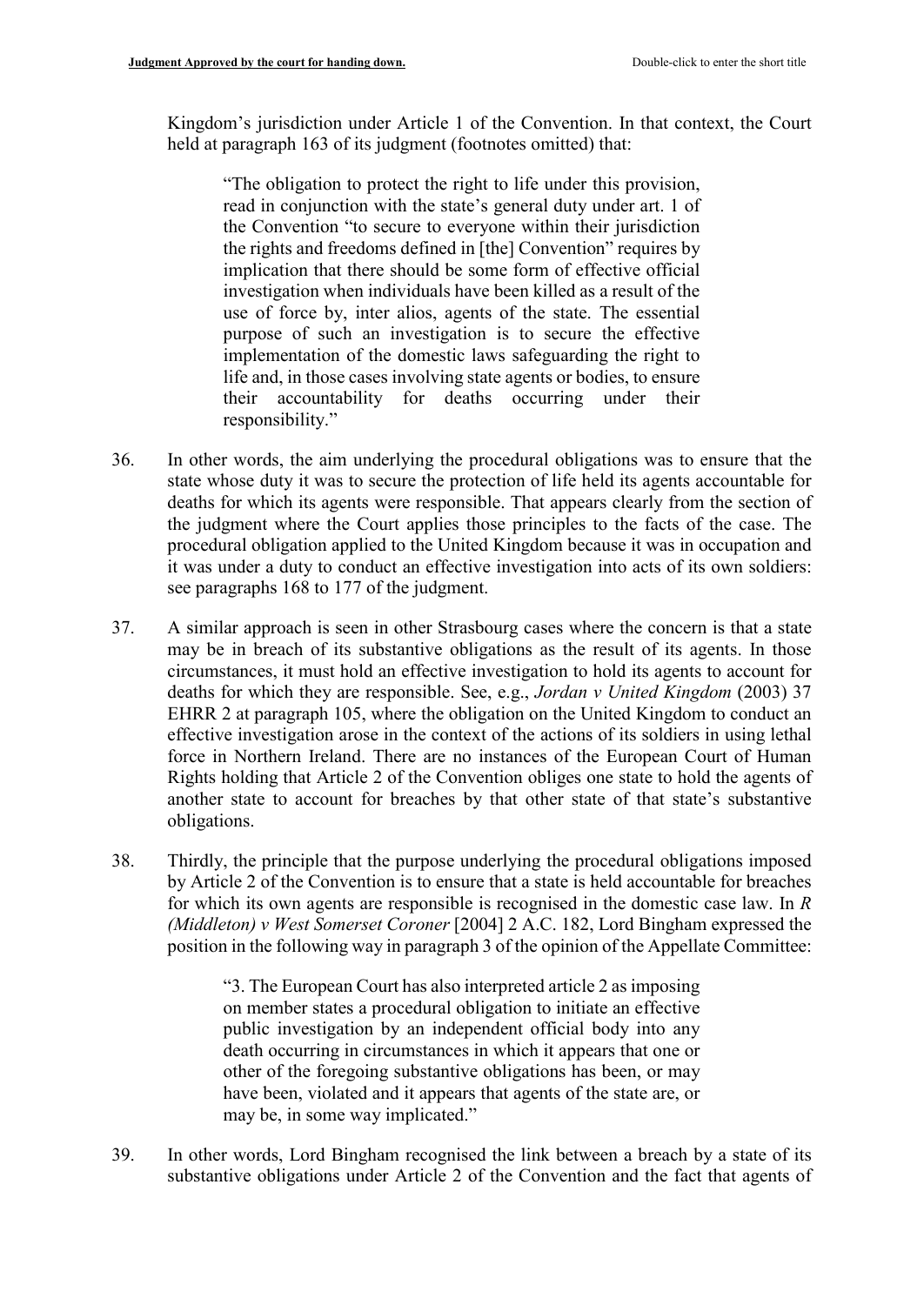that state are or may be implicated in the breach. The procedural obligations are directed towards the conduct of agents of that state. It is the fact that a state's own agents have caused that state to be in breach of its substantive obligations that gives rise to a need for an effective public investigation.

40. A similar approach emerges in the decision of the Court of Appeal in *R (Maguire) v HM Senior Coroner for Blackpool Fylde and others* [2020] EWCA Civ 738. That case concerned an inquest into the death of a woman with learning disabilities and behavioural difficulties in a care home where she had been placed by the local authority. At paragraph 11 of the judgment the Court of Appeal observed that:

> "The procedural obligation to investigate deaths for which the state might bear responsibility was developed by the Strasbourg Court as an adjunct to the substantive obligations on the state not to take life without justification and, in limited circumstances, to protect life as well as to establish a framework of laws, procedures and means of enforcement that will protect life. The court set out its content in *Jordan v United Kingdom* (2001) 37 EHRR 2 between paragraphs 105 and 109. Critically, this procedural obligation requires the state to initiate an investigation into a death for which it may bear responsibility".

- 41. The Court of Appeal considered the scope of the duty and the reasons why it might be owed. As it observed at paragraph 72 of its judgment the unifying feature underlying the obligation was "state responsibility".
- 42. Fourthly, that conclusion accords with the decision of the Divisional Court in *Litvinenko*. That case concerned an inquest into the death of Alexander Litvinenko who was poisoned in London by Russian agents. The Divisional Court considered that the procedural obligations on the United Kingdom that arose in that case arose out of the obligation to put in place effective criminal law provisions, backed by effective enforcement, to deter the commission of offences against the person, that is, the kind of procedural duties recognised in *Menson v United Kingdom* where there was a suspicious death (but no suggestion of involvement by the agents of the state in the death).
- 43. The Divisional Court did not suggest that Article 2 of the Convention required the United Kingdom authorities to conduct an effective investigation into the actions of the Russian agents who had killed Mr Litvinenko. It is right to note that an argument to that effect had been rejected by the coroner and was not pursued by the Claimant in the Divisional Court (see paragraph 43 of the judgment). The decision of the Divisional Court does not therefore decide the issue that arises in this case. It is right to note, however, that there was no suggestion in that case that one state, the United Kingdom, was obliged by reason of Article 2 of the Convention to investigate the actions of another state, Russia, whose agents were responsible for the killing of a person in the United Kingdom.
- 44. Finally, we do not consider that the decision in *Guzelyurtlu v Cyprus and Turkey* (2019) 69 EHRR 12 read properly and in context does support the development or creation of an obligation on one Convention Contracting State to investigate the actions of agents of another state. In that case, three individuals in the Republic of Cyprus were killed.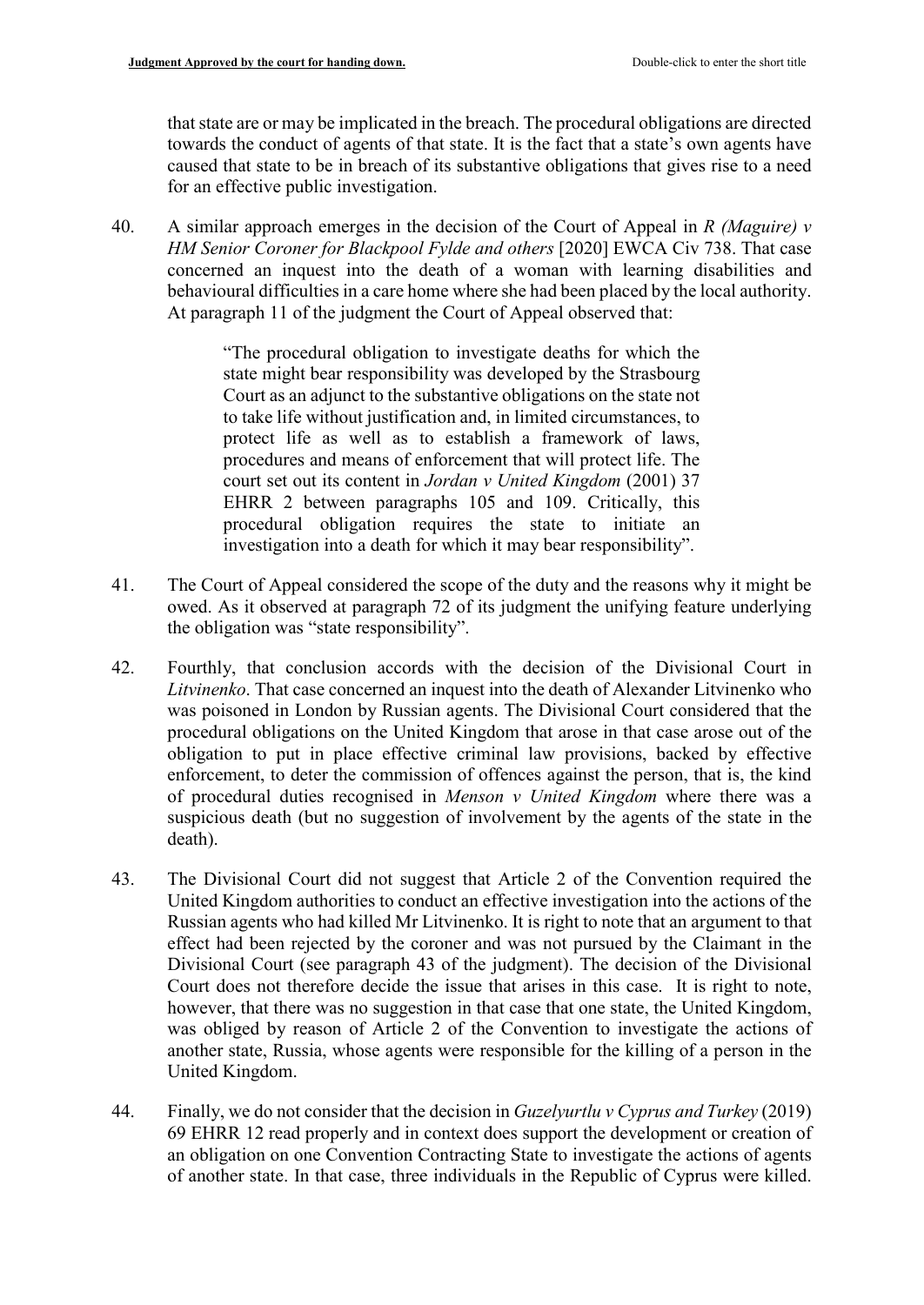The individuals who were thought to be responsible fled to the Turkish Republic of Northern Cyprus ("TRNC") for which Turkey was considered responsible under international law. Cyprus began a police investigation and requested the extradition of the suspects. Turkey also opened a criminal investigation into the case. One issue was whether Article 2 of the Convention imposed a procedural obligation on Turkey to carry out an investigation into deaths that had occurred in another state. The first of the passages on which the Claimant relies, paragraph 189, comes in a section of the judgment where the Court was considering that issue. The three relevant paragraphs are 188 to 190 where the Court said (footnotes omitted):

"188. In the light of the above-mentioned case-law it appears that if the investigative or judicial authorities of a Contracting State institute their own criminal investigation or proceedings concerning a death which has occurred outside the jurisdiction of that State, by virtue of their domestic law (e.g. under provisions on universal jurisdiction or on the basis of the active or passive personality principle), the institution of that investigation or those proceedings is sufficient to establish a jurisdictional link for the purposes of art.1 between that state and the victim's relatives who later bring proceedings before the Court.

189. The Court would emphasise that this approach is also in line with the nature of the procedural obligation to carry out an effective investigation under art.2, which has evolved into a separate and autonomous obligation, albeit triggered by acts in relation to the substantive aspects of that provision. In this sense it can be considered to be a detachable obligation arising out of art.2 and capable of binding the state even when the death occurred outside its jurisdiction.

190. Where no investigation or proceedings have been instituted in a Contracting State, according to its domestic law, in respect of a death which has occurred outside its jurisdiction, the Court will have to determine whether a jurisdictional link can, in any event, be established for the procedural obligation imposed by art.2 to come into effect in respect of that state. Although the procedural obligation under art.2 will in principle only be triggered for the Contracting State under whose jurisdiction the deceased was to be found at the time of death, "special features" in a given case will justify departure from this approach, according to the principles developed in *Rantsev*. However, the Court does not consider that it has to define *in abstracto* which "special features" trigger the existence of a jurisdictional link in relation to the procedural obligation to investigate under art.2, since these features will necessarily depend on the particular circumstances of each case and may vary considerably from one case to the other."

45. The reference in paragraph 189 to the obligation in Article 2 of the Convention being " separate and autonomous" and a "detachable obligation" does not begin to support the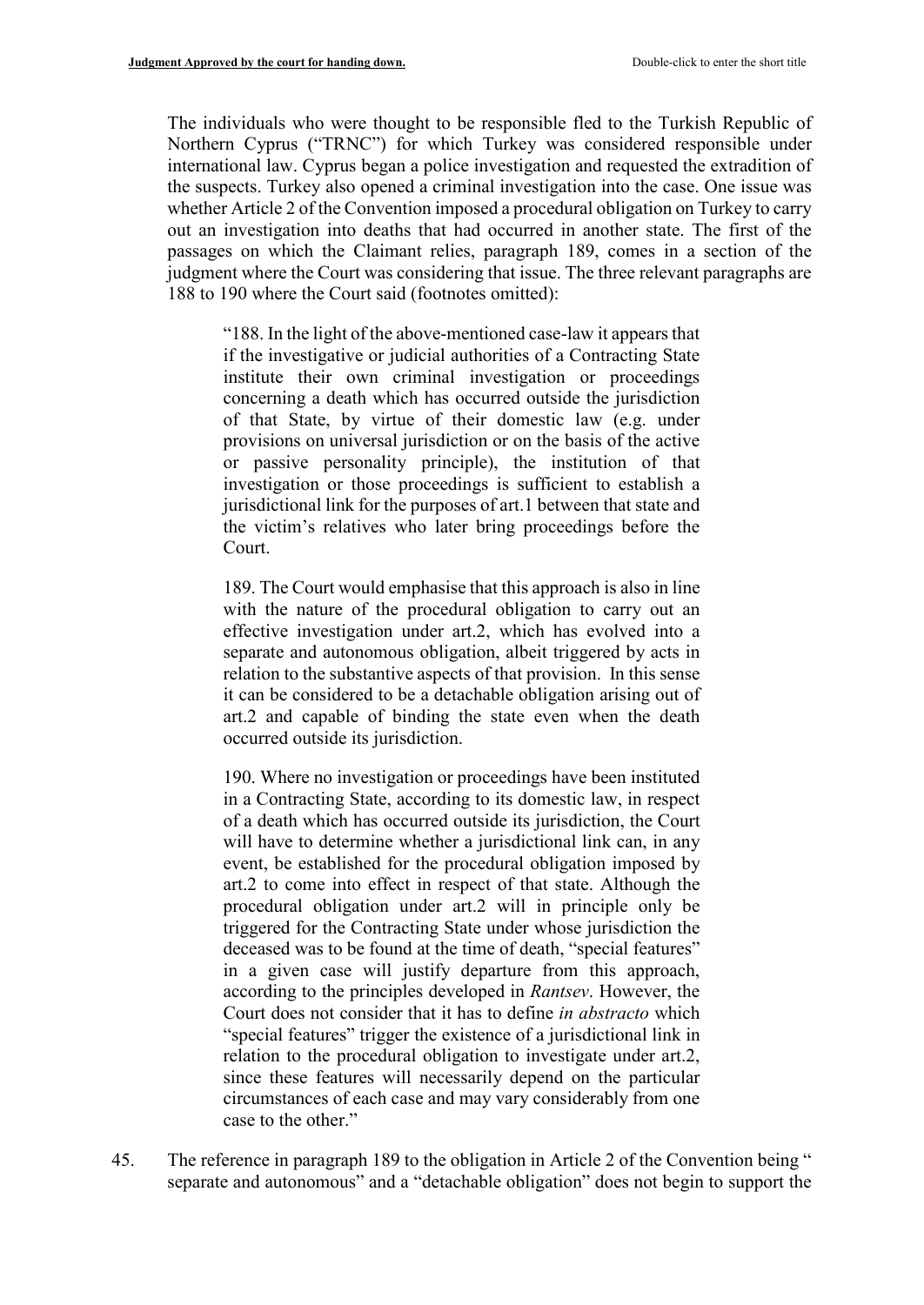development of an obligation on a state where a death has occurred to investigate the actions of agents of another state thought to be responsible for the death. The context is different. The Strasbourg Court was dealing with the question of whether a state other than the state where the death occurred could be liable to a procedural duty to investigate the death. It held that, in general, a state would not be under any procedural obligation under Article 2 of the Convention in respect of a death occurring outside its territory. In special circumstances, however, there could be a jurisdictional link with that other state giving rise to a procedural obligation under Article 2 of the Convention. Those circumstances include a situation where that other state had opened a criminal investigation or where the individuals concerned had fled to that other state. On the facts of the *Guzelyurtlu* case, those circumstances meant that there was a jurisdictional link with Turkey, a state where the death had not occurred. The case was not concerned with the situation in the present case where the death occurred in one state (here the United Kingdom) and the issue is whether that state was obliged to investigate the actions of agents of another state (Russia) which may have caused the death. The reference to the procedural obligation in Article 2 of the Convention being a "separate and autonomous" or "detachable" obligation was simply not addressed to that situation. Those references do not suggest that a state where a death has occurred must in certain undefined circumstances investigate the actions of another state.

46. The second passage on which the Claimant relies is contained in paragraphs 232 to 234 of the judgment. There the Court was considering the obligation on contracting states to co-operate in cross-border cases, that is where the death occurred in one state but, because of special circumstances, another state was also under a procedural obligation under Article 2 of the Convention. The Court said this (footnotes omitted):

> "231. By contrast, in the present case the two states concerned claimed concurrent jurisdiction to investigate a death and a freestanding obligation to carry out an art.2 -compliant investigation arose in respect of both of them.

> 232. The Court has previously held that in interpreting the Convention regard must be had to its special character as a treaty for the collective enforcement of human rights and fundamental freedoms. This collective character may, in some specific circumstances, imply a duty for Contracting States to act jointly and to co-operate in order to protect the rights and freedoms they have undertaken to secure within their jurisdiction. In cases where an effective investigation into an unlawful killing which occurred within the jurisdiction of one Contracting State requires the involvement of more than one Contracting State, the Court finds that the Convention's special character as a collective enforcement treaty entails in principle an obligation on the part of the states concerned to co-operate effectively with each other in order to elucidate the circumstances of the killing and to bring the perpetrators to justice.

> 233. The Court accordingly takes the view that art.2 may require from both states a two-way obligation to co-operate with each other, implying at the same time an obligation to seek assistance and an obligation to afford assistance. The nature and scope of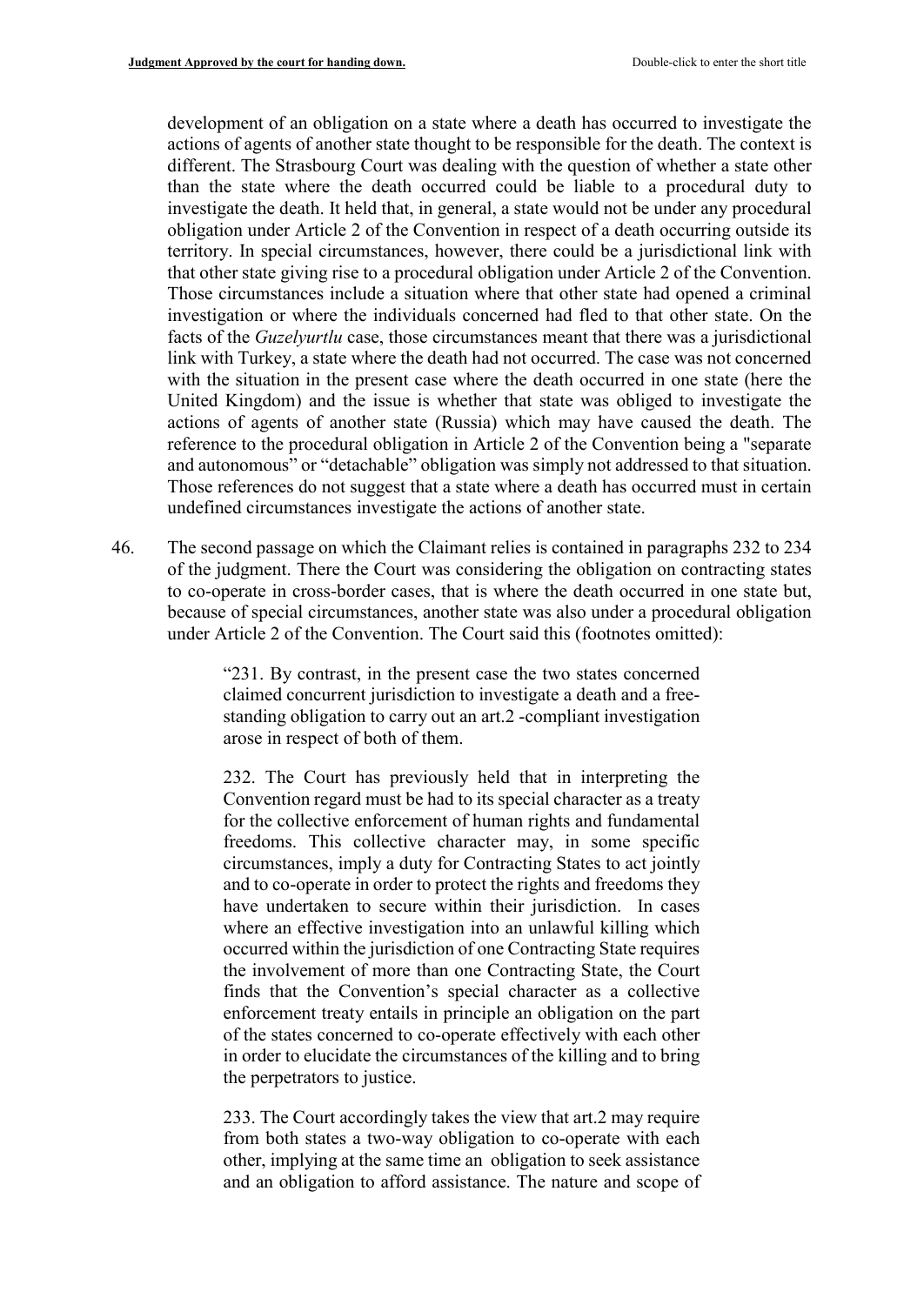these obligations will inevitably depend on the circumstances of each particular case, for instance whether the main items of evidence are located on the territory of the Contracting State concerned or whether the suspects have fled there.

234. Such a duty is in keeping with the effective protection of the right to life as guaranteed by art.2. Indeed, to find otherwise would sit ill with the state's obligation under art.2 to protect the right to life, read in conjunction with the state's general duty under art.1 to "secure to everyone within [its] jurisdiction the rights and freedoms defined in [the] Convention", since it would hamper investigations into unlawful killings and necessarily lead to impunity for those responsible. Such a result could frustrate the purpose of the protection under art.2 and render illusory the guarantees in respect of an individual's right to life. The object and purpose of the Convention as an instrument for the protection of individual human beings require that its provisions be interpreted and applied so as to make its safeguards practical and effective."

- 47. The reference to the Convention as a treaty for the collective enforcement of human rights again does not begin to suggest that there is a duty on one state where a death occurs to investigate the actions of the agents of another state who may have been responsible for the death. The passages are dealing with the unusual situation where two states have jurisdiction and both are under procedural obligations. They deal with the obligations on those states to co-operate. In the case of Cyprus, the European Court found that it had complied with its duty to co-operate by seeking to use all reasonable means available to it to obtain the extradition of the suspects from Turkey and it was not required to supply the whole investigation file to another state. By contrast, Turkey had not complied with its duty to co-operate, as it had failed to provide an explanation for the refusal to extradite the suspects. Neither the language, nor the facts, of this aspect of the case means that there is a duty on a state where a death has occurred to investigate the actions of agents of another state believed to be implicated in that death.
- 48. For all those reasons, we conclude that the Senior Coroner was correct in ruling that the requirements of Article 2 of the Convention did not oblige him to carry out an investigation into the responsibility of Russian agents or the Russian state for the death of Dawn Sturgess.
- 49. In those circumstances, it is not necessary to consider whether the factual premise underlying this ground of the claim, namely that there could not be an effective investigation in Russia of the death, is made out. We doubt, however, that the problem in this case is that Russia *cannot* investigate the death, particularly given that key evidence on the development of Novichok is in Russia and, it seems, those accused are in Russia or under the authority and control of Russia.

### GROUND 1 – DOMESTIC LAW

*Submissions*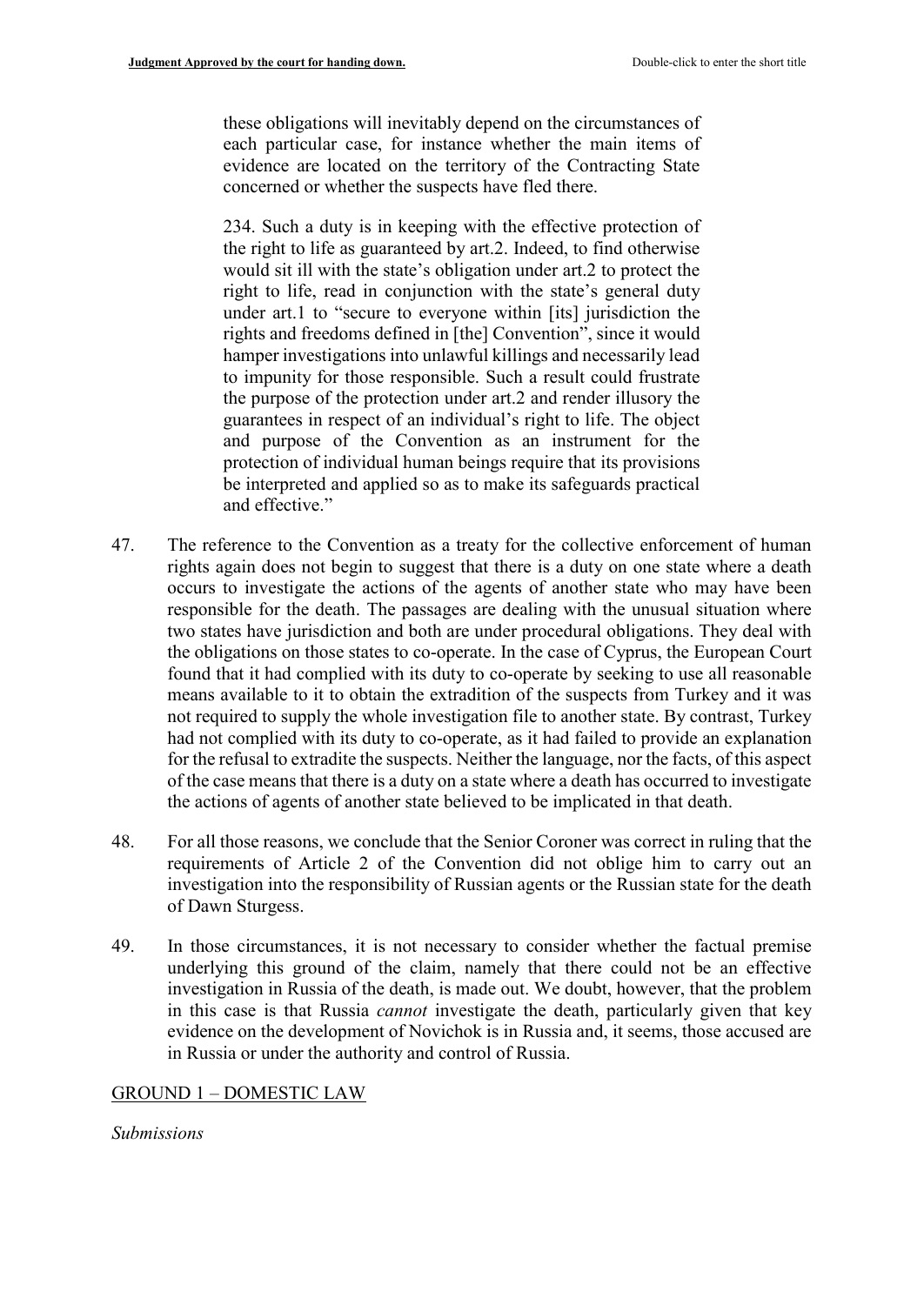- 50. Henrietta Hill QC, on behalf of the Claimant, submitted that the Senior Coroner's reasoning for why the inquest should not investigate wider Russian responsibility was flawed. Ms Hill submitted that at paragraphs 79 to 82 of his ruling, the Senior Coroner gave three reasons for narrowing the scope in this way: to avoid determining criminal liability of a named person (paragraphs 79); to avoid determining civil liability in respect of individuals and of the Russian state (paragraphs 80 and 81); and because Russian responsibility was too remote from the circumstances surrounding Ms Sturgess' death, given that Ms Sturgess was poisoned four months after the events in Salisbury and was not the intended target of the attack (paragraph 82).
- 51. Ms Hill made some preliminary points about the provisions of the 2009 Act on which the Senior Coroner based his decision. She submitted that s.1 imposes a continuing investigative duty, notwithstanding the prohibition in s.10(2) against determining criminal liability on the part of a named person or determining civil liability. Ms Hill submitted that the s.10(2) prohibitions apply to determinations at the end of the inquest, so they do not prevent the investigation of criminal or civil liability. To the contrary, the prohibitions in s.10(2) should be interpreted "narrowly" so that the inquest can reach informative conclusions about who is responsible for the death. Ms Hill submitted lastly that the question of "how" the deceased came to her death can include investigating wider Russian responsibility even on the *Jamieson* interpretation of "how" as "by what means". Ms Hill relied on paragraphs 55 to 62 of the Divisional Court's decision in *Litvinenko* where the court rejected the Secretary of State's argument that the inclusion of wider Russian involvement went beyond the proper scope of a *Jamieson* inquest.
- 52. Ms Hill submitted that the Senior Coroner's reasoning at paragraphs 79 to 82 was flawed in four ways. First, it was inconsistent and irrational of the Coroner to decide that he could not investigate the responsibility of other Russian state agents in Ms Sturgess' death, on the basis that it could involve a determination of civil or criminal liability contrary to s.10(2), whilst deciding that he could investigate the responsibility of Mr Petrov and Mr Boshirov. Michael Mansfield QC, who addressed us on the facts, made the related point that in its current form, the inquest would be precluded from investigating issues which are inextricably connected to the actions of Mr Petrov and Mr Boshirov. If the inquest cannot investigate the directions given to these individuals, it will not be possible to investigate their full movements, purpose and intent. Mr Mansfield submitted that it would be highly artificial to consider their actions in isolation when it is inconceivable that they acted alone. He pointed to some open source evidence in the bundle alleging that a third man, an officer in the Russian intelligence service GRU, spent the weekend of 3-4 March 2018 in London directing the movements of Mr Petrov and Mr Boshirov. "If you are investigating the movements of Petrov and Boshirov", Mr Mansfield asked, "why stop at Waterloo Bridge?"
- 53. Secondly, Ms Hill submitted, in deciding not to investigate wider Russian responsibility on the basis that it would contravene the prohibitions in s.10(2), the Coroner failed to take into account two material considerations. The first was that s.10(2) is a narrow prohibition: it should not prevent the inquest from making factual findings about who was responsible for Ms Sturgess' death or a conclusion of unlawful killing. The second consideration was that an equivalent prohibition to that in s.10(2) did not prevent the Litvinenko Inquiry making full findings as to Russian state responsibility; s.2 of the Inquiries Act 2005 prohibits the determination of "any person's civil or criminal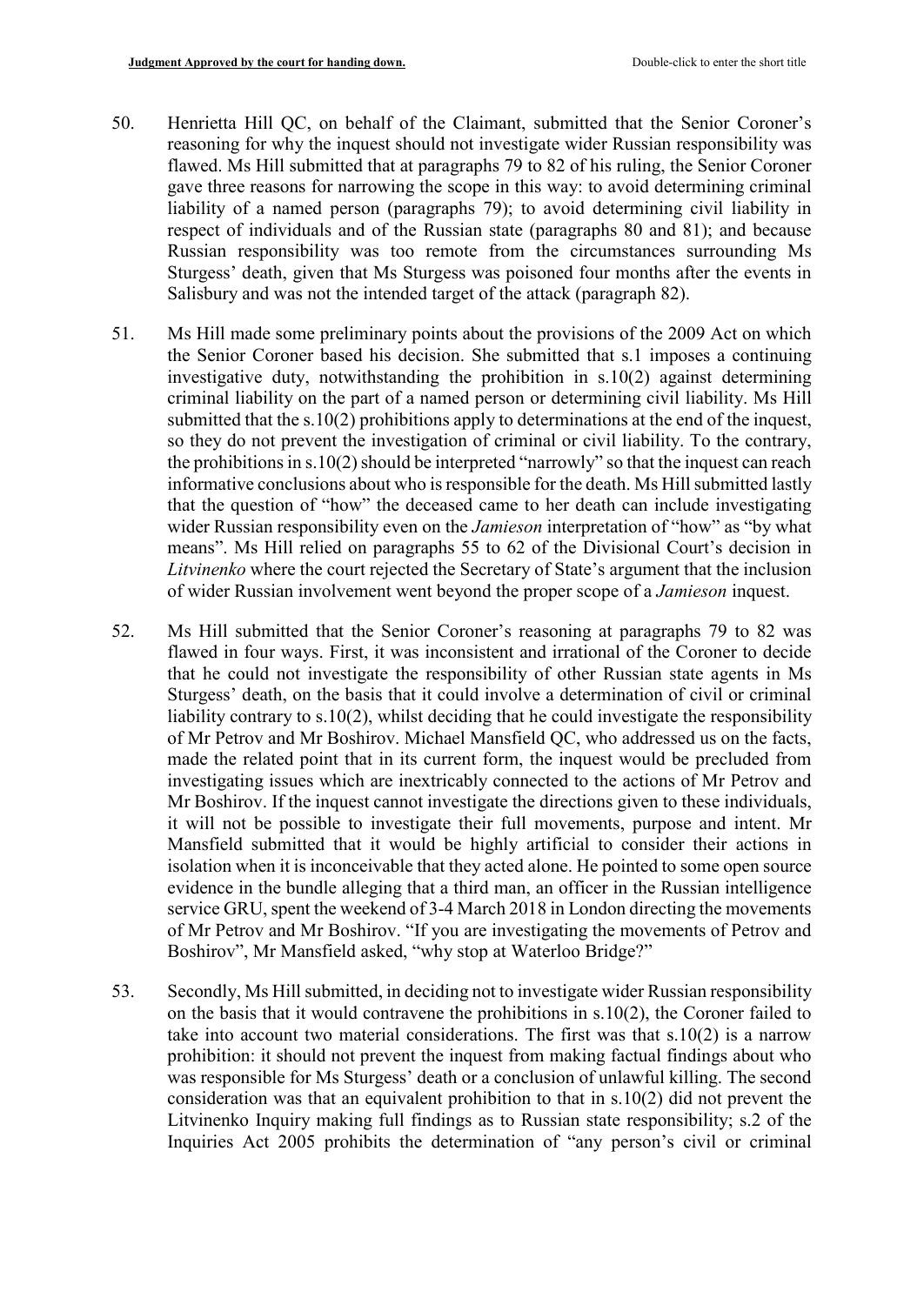liability", yet Sir Robert Owen still reached conclusions about the Russian Federal Security Service's role in directing the killing of Mr Litvinenko.

- 54. Thirdly, in considering that a determination of state wrongdoing would contravene the prohibition in s.10(2)(b) against determining civil liability, the Coroner misdirected himself in law. Wrongdoing is a broader concept than civil liability: a determination of wrongdoing does not necessarily amount to a finding of civil liability. Moreover, examining and determining state wrongdoing is one of the very objectives which an inquest is designed to achieve. The Coroner was wrong to rely on the very different case of *Coroner for Birmingham Inquests (1974) v Hambleton* [2018] EWCA Civ 2081 in support of his reasoning.
- 55. Lastly, the Senior Coroner failed to give sufficient weight to other relevant considerations in deciding not to investigate wider Russian responsibility. The first was the significant public interest generated by the killing of an innocent British citizen by foreign state agents using Novichok. The second was the role of an inquest in allaying public suspicion and exposing wrongdoing. At paragraph 91 of his ruling, the Senior Coroner acknowledged "the public interest factor in this case" but, in Ms Hill's submission, he failed to give this factor adequate weight in determining the scope of the inquest.
- 56. Sir James Eadie QC, on behalf of the Home Secretary, submitted that the Senior Coroner did not misdirect himself in law or fail to take into account a relevant consideration in deciding not to investigate wider Russian responsibility. Sir James first emphasised the wide discretion enjoyed by coroners in determining the scope of an inquest. He relied on paragraphs 47 and 48 of *Hambleton* for the proposition that there is a high threshold for interfering with the exercise of this discretion; the High Court can only intervene if the coroner's decision is *Wednesbury* unreasonable or based on a material error of law, for example. Sir James then drew our attention to paragraphs 53 to 56 of *Hambleton* which, in his submission, show that a coroner does not need to consider even the identity of those responsible for the death in order to discharge the requirement in s.5 to investigate "how" the deceased died when holding a *Jamieson*  inquest.
- 57. Sir James submitted that the *Jamieson* interpretation of "how" as "by what means" should be distinguished from its *Middleton* meaning of "in what circumstances". In his submission, "by what means" invites a direct question about the immediate or proximate causes of the death, but "in what circumstances" requires broader issues to be investigated. In the light of that distinction, the Senior Coroner was justified in reasoning at paragraph 82 of his ruling that wider Russian involvement in the attack was too remote to be investigated. It related to the circumstances in which Ms Sturgess died, rather than the means by which she died. In Sir James' submission, this was the key reason which the Senior Coroner gave for deciding not to investigate wider Russian responsibility and it was a legitimate exercise of his discretion.
- 58. Sir James rejected Ms Hill's submission that the Senior Coroner misdirected himself in relation to the prohibitions contained in s.10. Throughout his ruling, the Coroner recognised that the prohibitions applied only to the determination stage of an inquest and not during the investigation. Indeed, why else would the Coroner have decided that the actions of Mr Petrov and Mr Boshirov could be investigated without breaching s.10? Sir James submitted that the Coroner was merely acknowledging at paragraph 79 of his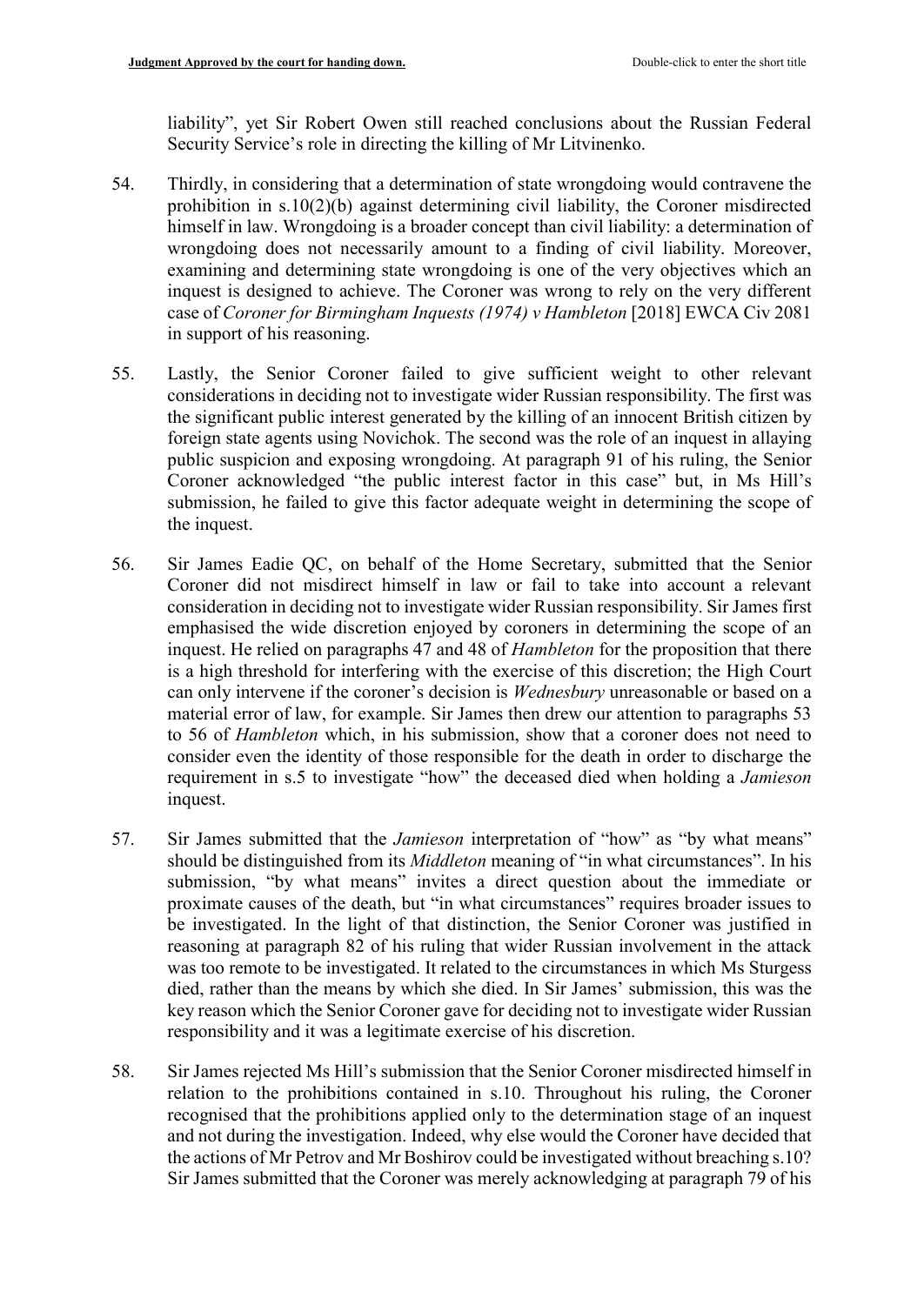ruling that he should not determine criminal liability on the part of a named person and, similarly, at paragraph 80 that he should not determine civil liability. It does not follow that these acknowledgments constituted reasons for his decision not to investigate wider Russian responsibility. That decision was based on a legitimate exercise of his discretion to narrow the inquest's scope in order to prevent an investigation into excessively remote questions.

- 59. Sir James sought to distinguish the Divisional Court's decision in *Litvinenko* from the present challenge*.* He submitted that an inquiry serves a different function to an inquest and is not confined by s.5 CJA 2009 to investigating only the question of "how" the deceased came to his or her death. The Litvinenko Inquiry also differed because it concerned the direct target of the attack as opposed to the unintended target. Lastly, Sir James rejected Ms Hill's argument that the Coroner failed to give sufficient weight to the public interest.
- 60. Mr Nicholas Moss, for the Senior Coroner, assisted us by drawing attention to particular passages in the ruling and referred us to the applicable law. He accepted, quite rightly, that the ruling, like any judicial decision, has to speak for itself, and that it is not open to the Senior Coroner or counsel on his behalf to explain what he meant to say.

# *Discussion*

- 61. The purpose of a coronial investigation to which the enhanced duty under s 5(2) of the 2009 Act does not apply is to ascertain the answers to the four questions of who the deceased was, and how, when and where she came by her death. In the present case there is no difficulty about the "who, when and where" questions – the issue is the meaning of "how". The classic authority is the judgment of the Court of Appeal delivered by Sir Thomas Bingham MR in *R v HM Coroner for North Humberside and Scunthorpe ex p Jamieson* [1995] QB 1, one of the (sadly many) cases concerning a prisoner found hanging in his cell. We note that it was submitted to the court by Mr Ian Burnett on behalf of the coroner in that case that "the "how" question must not become equated with a "why" question".
- 62. Sir Thomas Bingham cited a number of authorities, including the observation of Lord Lane CJ in *R v South London Coroner ex p Thompson* cited above. He then summarised the law in 14 points (at [1995] QB pages 23G to 26D) of which the relevant ones for present purposes are as follows:

"(1) An inquest is a fact-finding inquiry conducted by a coroner, with or without a jury, to establish reliable answers to four important but limited factual questions. The first of these relates to the identity of the deceased, the second to the place of his death, the third to the time of death. In most cases these questions are not hard to answer but in a minority of cases the answer may be problematical. The fourth question, and that to which evidence and inquiry are most often and most closely directed, relates to how the deceased came by his death. Rule 36 requires that the proceedings and evidence shall be directed solely to ascertaining these matters and forbids any expression of opinion on any other matter.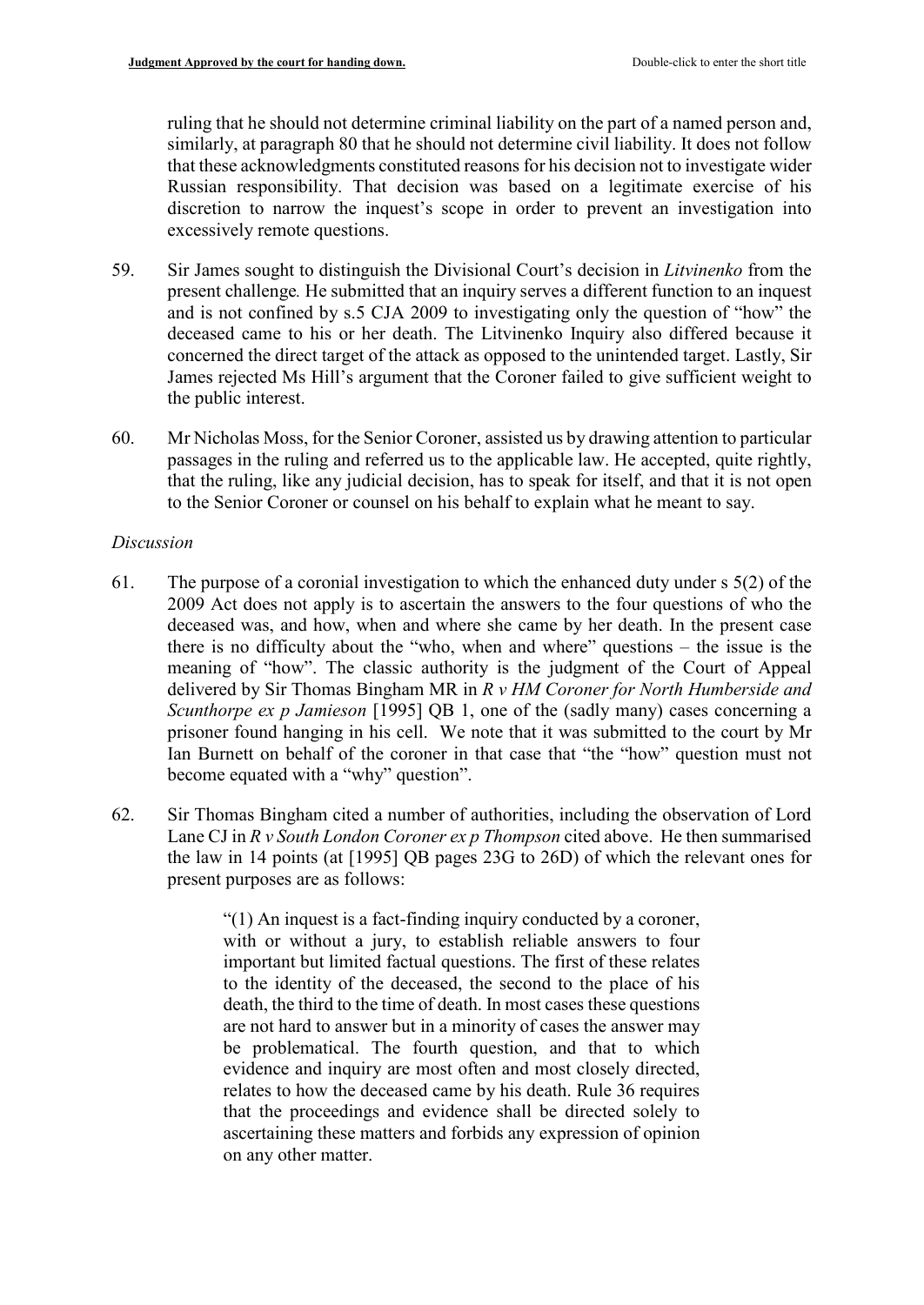(2) Both in section  $11(5)(b)(ii)$  of the Act of 1988 and in rule  $36(1)(b)$  of the Rules of 1984, "how" is to be understood as meaning "by what means." It is noteworthy that the task is not to ascertain how the deceased died, which might raise general and far-reaching issues, but "how … the deceased came by his death," a more limited question directed to the means by which the deceased came by his death.

(3) It is not the function of a coroner or his jury to determine, or appear to determine, any question of criminal or civil liability, to apportion guilt or attribute blame. This principle is expressed in rule 42 of the Rules of 1984. The rule does, however, treat criminal and civil liability differently: whereas a verdict must not be framed so as to appear to determine any question of criminal liability *on the part of a named person*, thereby legitimating a verdict of unlawful killing provided no one is named, the prohibition on returning a verdict so as to appear to determine any question of civil liability is unqualified, applying whether anyone is named or not.

(4) This prohibition in the Rules is fortified by considerations of fairness. Our law accords a defendant accused of crime or a party alleged to have committed a civil wrong certain safeguards rightly regarded as essential to the fairness of the proceedings, among them a clear statement in writing of the alleged wrongdoing, a right to call any relevant and admissible evidence and a right to address factual submissions to the tribunal of fact. These rights are not granted, and the last is expressly denied by the Rules, to a party whose conduct may be impugned by evidence given at an inquest.

(5) It may be accepted that in case of conflict the statutory duty to ascertain how the deceased came by his death must prevail over the prohibition in rule 42. But the scope for conflict is small. Rule 42 applies, and applies only, to the verdict. Plainly the coroner and the jury may explore facts bearing on criminal and civil liability. But the verdict may not appear to determine any question of criminal liability on the part of a named person nor any question of civil liability.

(6) There can be no objection to a verdict which incorporates a brief, neutral, factual statement: "the deceased was drowned when his sailing dinghy capsized in heavy seas," "the deceased was killed when his car was run down by an express train on a level crossing," "the deceased died from crush injuries sustained when gates were opened at Hillsborough Stadium." But such verdict must be factual, expressing no judgment or opinion, and it is not the jury's function to prepare detailed factual statements.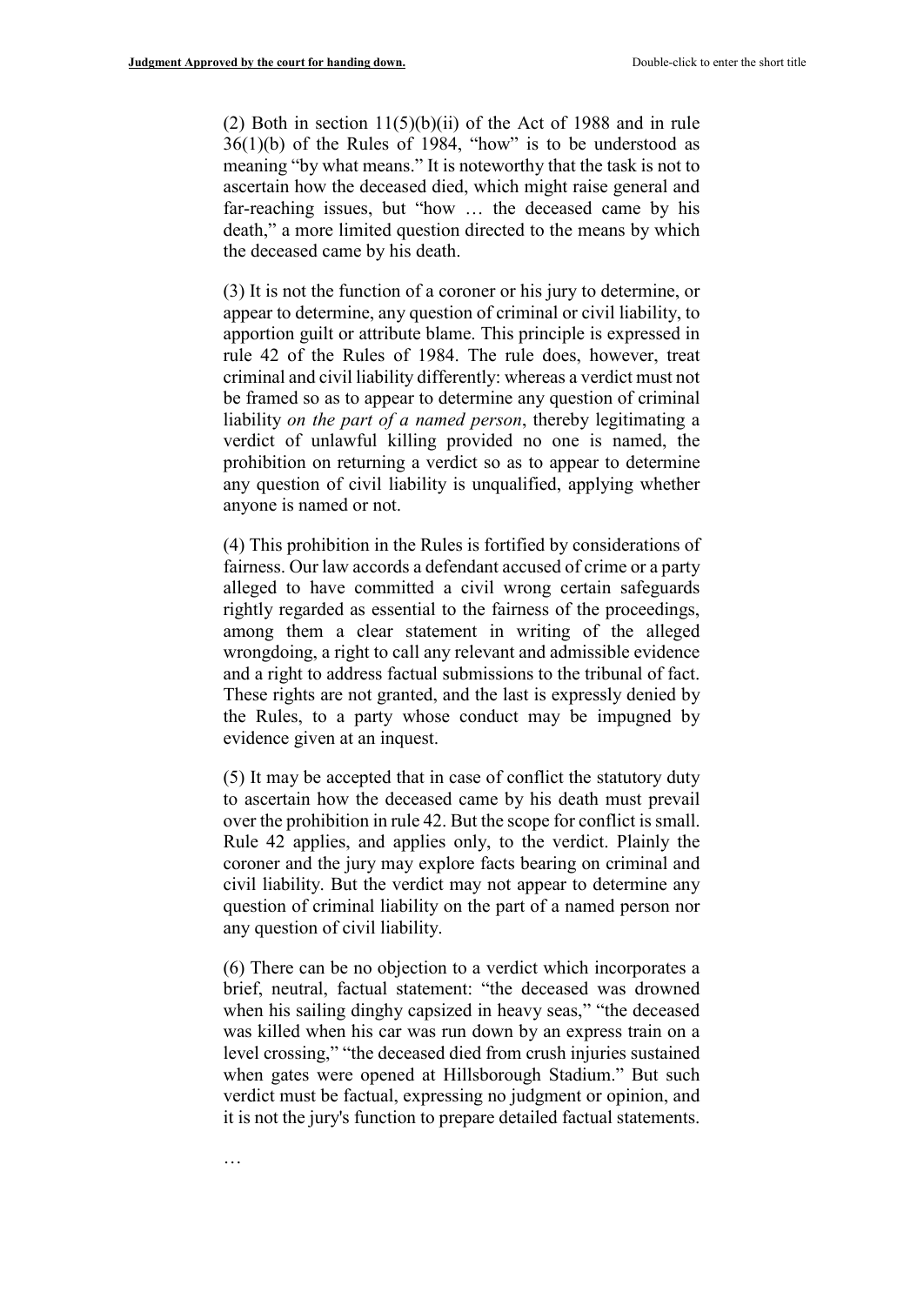(14) It is the duty of the coroner as the public official responsible for the conduct of inquests, whether he is sitting with a jury or without, to ensure that the relevant facts are fully, fairly and fearlessly investigated. He is bound to recognise the acute public concern rightly aroused where deaths occur in custody. He must ensure that the relevant facts are exposed to public scrutiny, particularly if there is evidence of foul play, abuse or inhumanity. He fails in his duty if his investigation is superficial, slipshod or perfunctory. But the responsibility is his. He must set the bounds of the inquiry. He must rule on the procedure to be followed. His decisions, like those of any other judicial officer, must be respected unless and until they are varied or overruled."

63. In *R (Hambleton) v Coroner for the Birmingham Inquests (1974)* [2019] 1 WLR 3417 Lord Burnett of Maldon CJ (as he had by then become) said at [51]:-

> "The scope of an inquest is not determined by looking at the broad circumstances of what occurred and requiring all matters touching those circumstances to be explored."

64. It is well established that the coroner's discretion as to scope is a broad one. This was emphasised by Sir Thomas Bingham in point (14) of his summary of the law in *Jamieson.* It was also succinctly expressed by Simon Brown LJ in *R v Inner West London Coroner ex p Dallaglio* [1994] 4 All ER 139 (a case quite unlike the present one, in that the coroner had demonstrated apparent bias) when he said at paragraph  $155: -$ 

> "… the inquiry is almost bound to stretch wider than strictly required for the purposes of a verdict. How much wider is preeminently a matter for the coroner whose rulings upon the question will only be exceptionally be susceptible to judicial review."

65. In *Hambleton* the Lord Chief Justice said:-

"48. A decision on scope represents a coroner's view about what is necessary, desirable and proportionate by way of investigation to enable the statutory functions to be discharged. These are not hard-edged questions. The decision on scope, just as a decision on which witnesses to call, and the breadth of evidence adduced, is for the coroner. A court exercising supervisory jurisdiction can interfere with such a decision only if it is infected with a public law failing. It has long been the case that a court exercising supervisory jurisdiction will be slow to disturb a decision of this sort (see Simon Brown LJ in *Dallaglio* at [155] cited in [21] above) and will do so only on what is described in omnibus terms as *Wednesbury* grounds. That envisages the supervisory jurisdiction of the High Court being exercised when the decision of the coroner can be demonstrated to disable him from performing his statutory function, when the decision is one which no reasonable coroner could have come to on the basis of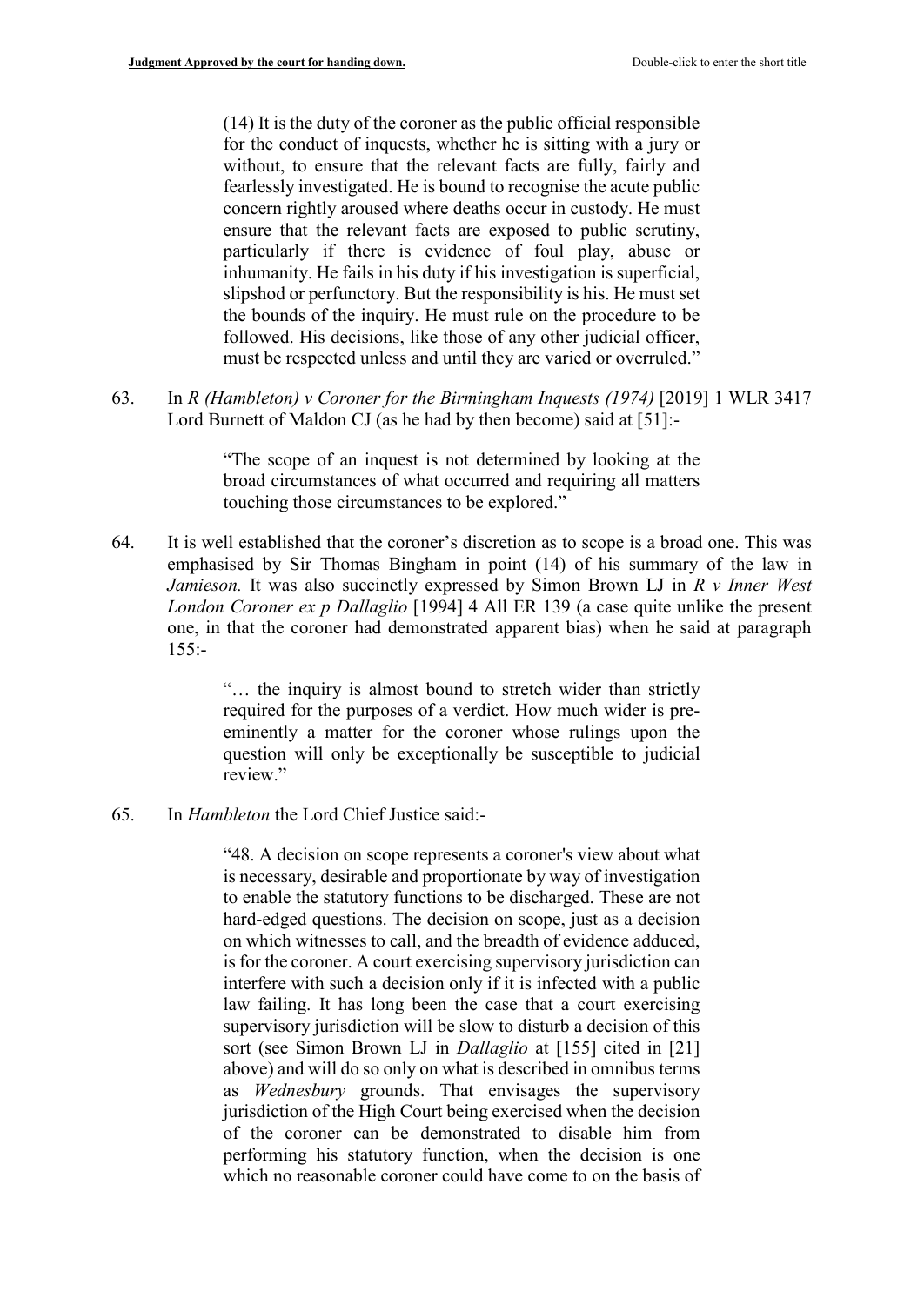the information available, involves a material error of law or on a number of other well-established public law failings.

49. The dichotomy between judgement and discretion identified by the High Court, does not, with respect, assist in determining whether the coroner erred in law in deciding not to investigate the perpetrator issue. It is a false dichotomy in these circumstances which does not find support in authority. The court is not liberated from the ordinary constraints of judicial review on the basis that it considers that the coroner was "wrong".

50. The authorities speak in terms of a discretion to set the bounds of an inquest. The Chief Coroner's Law Sheet No. 5 sets out references to cases where that principle has been stated. It is sufficient to note the observations of Lord Mance at [208] in *R v Secretary of State for Defence, ex parte Smith* [2011] 1 AC 1 that "[e]veryone agrees that coroners have a considerable discretion as to the scope of their inquiry"; and of Hallett LJ in R *(Sreedharan) v HM Coroner for the County of Greater Manchester* [2013] EWCA Civ 181, at [48] that "the Coroner has a broad discretion as to the nature and extent of the inquiry". The principle was recently restated in *R (Maguire) v Assistant Coroner for West Yorkshire (Eastern Area)* [2018] EWCA Civ 6, at [3] where the context was whether to call certain witnesses....."

### *The Litvinenko case*

- 66. The Senior Coroner referred at paragraphs 58-59 of his ruling to the case of Alexander Litvinenko which, as he rightly said, involved facts that bore a remarkable similarity to those of the present case. Mr Litvinenko died in a London hospital on 23 November 2006 from radiation poisoning having ingested polonium-210. As we have noted, the allegation was that he died as a result of an attack carried out by two agents of the Russian state. Owen J was appointed as assistant coroner to conduct the inquest and continued (as Sir Robert Owen) in that capacity when he retired from the High Court shortly after accepting the appointment. We need not trace for present purposes the subsequent history of the case and the replacement of the inquest by a public inquiry under s 1 of the Inquiries Act 2005. But we note the extent of the "Provisional List of Issues" which Sir Robert set out at the stage when he was still acting as assistant coroner under the 2009 Act. These were wide-ranging. They went far beyond the immediate circumstances of Mr Litvinenko's death in hospital and the movements of the two men, Andrey Lugovoy and Dmitry Kovtun, who were alleged to have poisoned Mr Litvinenko at a London hotel. They included, for example, the possible involvement of Russian state agencies (and indeed other groups and individuals) in Mr Litvinenko's death.
- 67. We asked Sir James whether it would have been a lawful exercise of discretion by Sir Robert Owen to confine the scope of the Litvinenko inquest to the immediate circumstances of Mr Litvinenko's death in hospital, his encounter with Mr Lugovoy and Mr Kovtun at the hotel and the movements of those two individuals at or around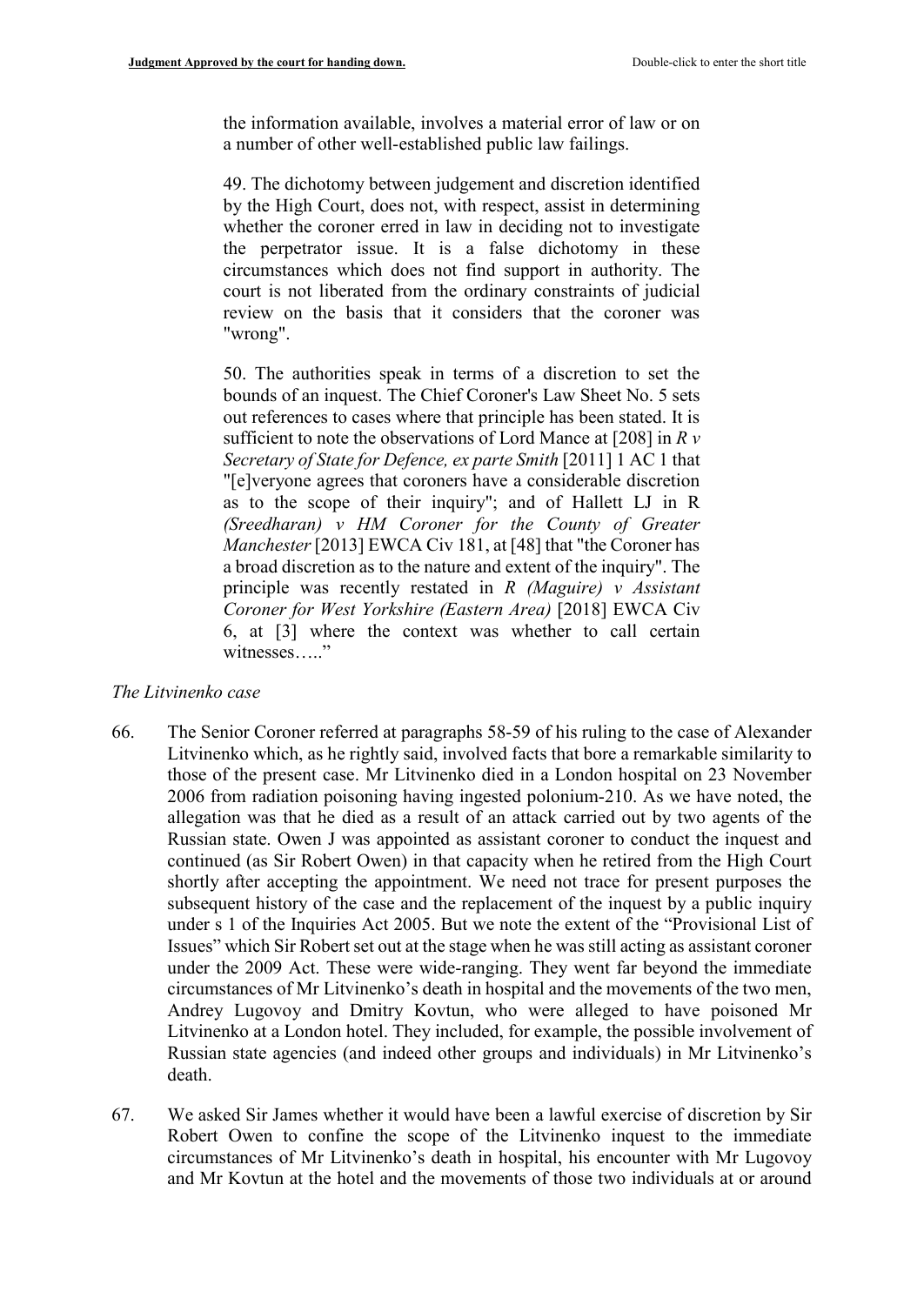that time. Sir James' reply was that it would. Turning to the present case, we asked Sir James whether it would have been a lawful exercise of discretion for the Senior Coroner to rule that the scope of the inquest would be even narrower than is at present proposed, by being limited to the discovery by Mr Rowley of the perfume bottle containing Novichok, its opening and the fatal consequences for Ms Sturgess. Again, Sir James replied that it would.

68. It might seem surprising to members of the public, and certainly to a widow or other bereaved relative in the position of Mrs Litvinenko, to learn that the question of whether the coronial investigation of her husband's death should be as broad-ranging as Sir Robert Owen's proved to be or as narrow as Sir James submitted it could have been, or somewhere in between, can depend on the largely unreviewable discretion of the individual coroner appointed to hear the case.

# *The Coroner's reasons for his ruling on scope*

- 69. The Senior Coroner stated at paragraph 78 that his investigation of the question of who was responsible for Ms Sturgess' death would be "limited to the acts and omissions of the two suspects, Mr Petrov and Mr Boshirov and of course Mr Rowley, who gave her the bottle of what he believed was perfume." He then explained in paragraphs 79-82 why he did not consider that the question of whether members of the Russian state were responsible for the death should come within the scope of the inquest. His first concern, the prohibition from determining criminal liability on behalf of a named person, is set out at paragraph 79; his second, the prohibition on determining matters of civil liability at paragraphs 80 and 81; and his third, (which we will summarise for the moment as "remoteness") at paragraph 82.
- 70. We cannot agree with Sir James Eadie's submission that paragraphs 79, 80 and 81 are not reasons for the decision but merely concerns set out as background or preliminaries to the ruling in paragraph 82. The four paragraphs 79 to 82 begin with the statement that including the issue of whether members of the Russian state were responsible "causes a problem on three fronts" and end by saying that "as a consequence of the above three concerns, I rule that they [ie those issues] fall outside the scope of the inquest". Similarly, when the Senior Coroner went on to rule in paragraph 83 that the source of the Novichok that killed Ms Sturgess was to be outside scope, he said that he did so "for the same reasons I have given in the previous paragraphs numbered 79-82" before going on to emphasise both remoteness and the civil liability issue. It is clear to us that the decision as to scope was reached on the basis of three cumulative reasons. The Senior Coroner did *not* say that any one of the three would have been enough in itself to justify limiting the scope of the inquest in the way in which he ruled it should be limited.
- 71. We turn to considering each of the three reasons.

# *The prohibition on determining criminal liability of a named person*

72. Ms Hill QC criticises paragraph 79 for two reasons. Firstly, *investigating* whether Russian state actors (even specific individuals) were responsible for the death would not contravene the prohibition in s  $10(2)(a)$  of the 2009 Act on determining criminal liability on the part of a named person: in so holding the coroner made a material error of law. Secondly, if it would, then so too would investigation of the activities of Mr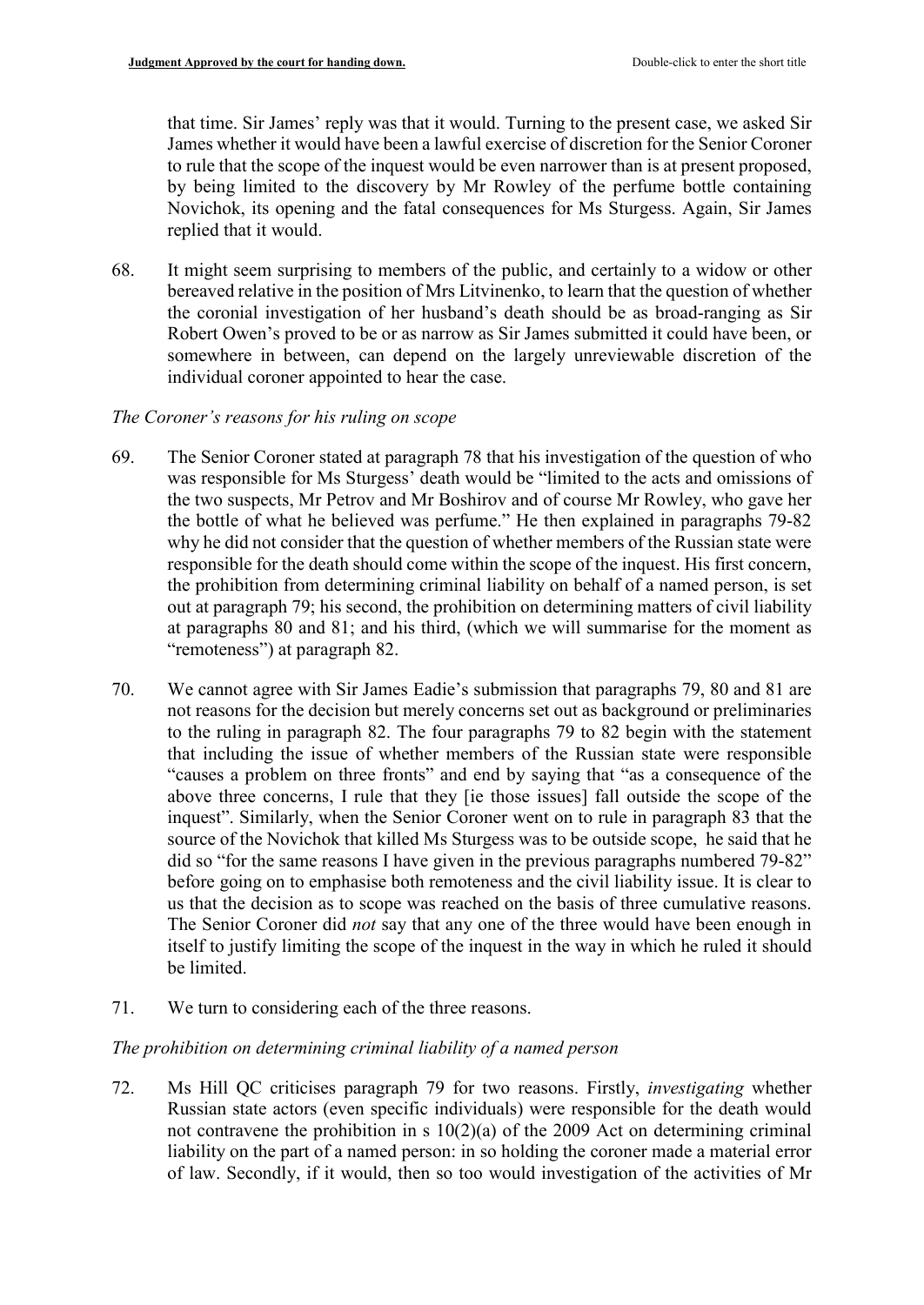Petrov and Mr Boshirov; and the distinction drawn between them and others under this heading is irrational.

- 73. As to the nature of the s 10(2)(a) prohibition, both Mr Moss and Sir James drew our attention to the use in paragraph 79 of the phrase "I am prohibited from *determining*" rather than "I am prohibited from *investigating*"; it was submitted that this wording demonstrated that this experienced Senior Coroner was well aware of the distinction between investigation and determination, and made no error of law. But it seems to us, with respect to the Coroner, that paragraph 79 is flawed however one looks at it. If, as we interpret that paragraph, it elides the distinction between investigating and determining, that is a material error of law. But if the Senior Coroner really was focussing on the distinction, then he has given no reason why the prohibition on determining criminal liability on the part of a named person is a reason for excluding the issue of Russian state agents' responsibility; still less why, if it were a valid reason for limiting the scope of the inquest, it would not apply *a fortiori* to investigating the activities of Mr Petrov and Mr Boshirov. Nor does the reference to the use of a nerve agent prohibited under domestic and international law which "undoubtedly involved the commission of a criminal offence" take the matter any further; again, this applies *a fortiori* to Mr Petrov and Mr Boshirov.
- 74. The Senior Coroner referred to, and Sir James relied on, the observation of the Lord Chief Justice in *Hambleton* that "it is difficult to criticise the coroner, still less to stigmatise as unlawful, a decision to refuse to explore a distinct question which the jury is prohibited by statute from answering". The crucial word in that sentence, in our view, is "distinct", as can be seen from examining the facts of *Hambleton*.
- 75. In November 1974 the IRA had planted bombs in two crowded public houses in Birmingham and thereby caused the deaths of 21 people. The inquests into their deaths were adjourned when a prosecution of six men ("the Birmingham Six") for murder began. The Birmingham Six were convicted of murder in 1975 but their convictions were eventually quashed in 1991. The inquests were resumed in 2015. The Senior Coroner for Birmingham ruled that they could consider whether the state had advance notice of the bombings and failed to take all reasonable steps to prevent loss of life.
- 76. Sir Peter Thornton QC, former Chief Coroner, was appointed as coroner to conduct the resumed inquests. He was asked to include within scope "the perpetrator issue", that is to say "the identities of those who planned, planted, procured and authorised the bombs used on 21 November 1974". In paragraphs 87 and 89 of his ruling, cited in the judgment of the Court of Appeal ([2019] 1 WLR 3417 at [29]), he said:

 "87. To permit the identity of perpetrators to be within scope, would be seen to be taking on the role, as one counsel put it, of a proxy criminal trial. If this were to result in a determination identifying those responsible for the attacks that would in my judgment be unlawful. It would contravene both the prohibition in section  $10(2)(a)$  and in the case of the Birmingham 6 the additional prohibition in paragraph 8(5). It would also offend against the decision and explanation of Sir Thomas Bingham in *Jamieson* above.………….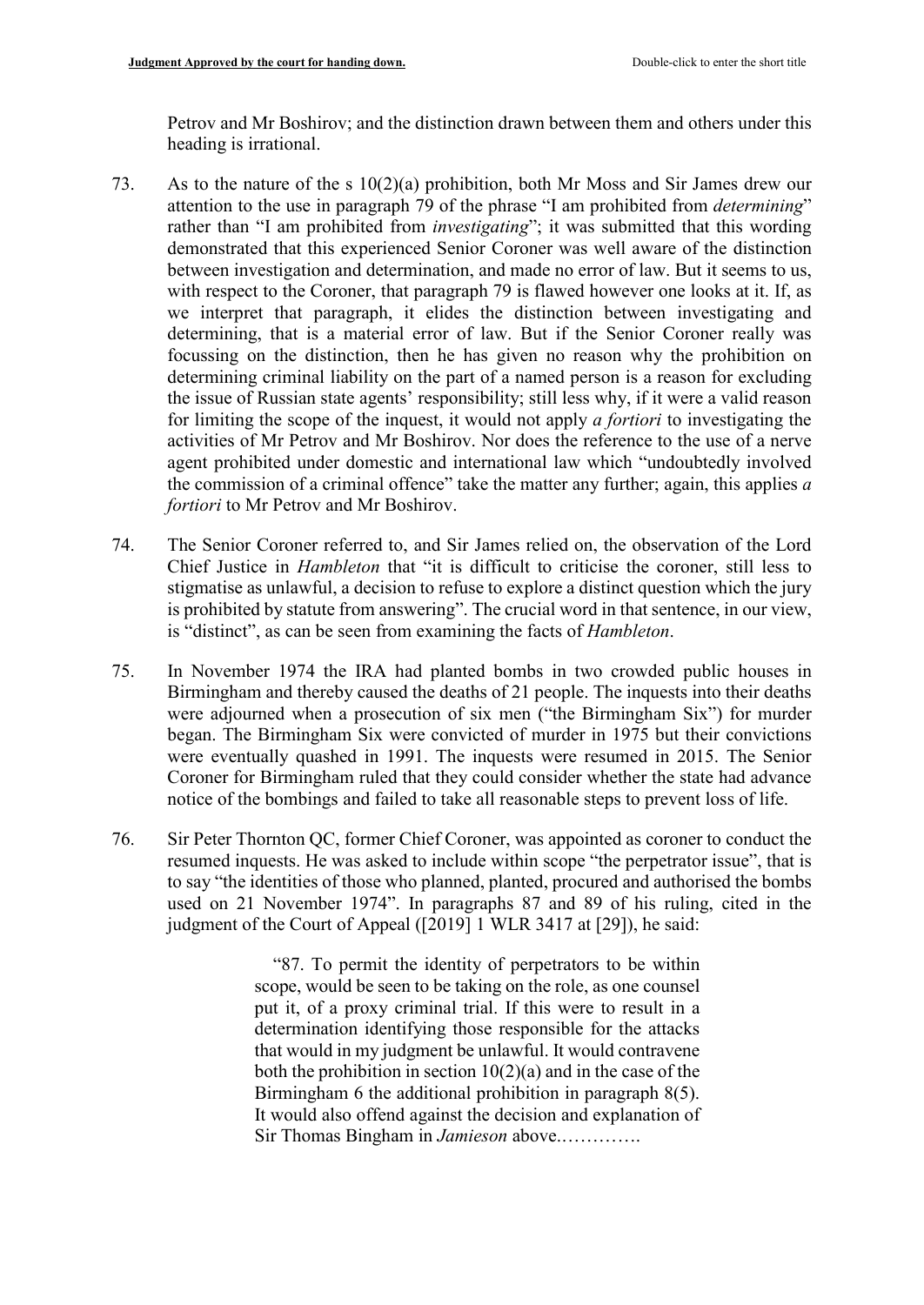89. There are also practical difficulties which make the submissions on behalf of the families untenable. One cannot ignore the sheer size and complexity were the inquests to commence an investigation into the guilt of any named individuals. Years of police investigations, inquiries and reviews have yielded no clear result. It would be invidious for the inquests to attempt to do so now, 43 years on, with a fresh search. The approach would inevitably be piecemeal and incomplete, mostly reliant upon persons named in books and the press, mostly by journalists. It would be a task entirely unsuited to the inquest process and its limited resources; the Coroner's team does not have the resource of an independent police force. It would be disproportionate to the real goal in hand, which is important enough, namely to answer the four statutory questions."

- 77. *Hambleton* is an authoritative decision in that it emphasises, in terms consistent with the previous leading cases such as *Jamieson* and *Middleton*, the breadth of the coroner's discretion in deciding on the scope of the inquest. But the decision on the facts is plainly distinguishable from the present case on several grounds. The 1974 Birmingham pub bombs were planted as part of an IRA campaign: no one ever suggested otherwise. There had been a long murder trial in 1975 during which the facts had been examined in public at considerable length. In more than 40 years since the events in question, in Sir Peter Thornton's words, "years of police investigations, inquiries and reviews have yielded no clear result". Any finding at the resumed inquest that any of the Birmingham Six was among the perpetrators would clearly breach the prohibition on determinations inconsistent with the outcome of anterior criminal proceedings. Any attempt to identify other individual perpetrators in the determination would contravene s 10(2)(a). In those circumstances it is unsurprising that the decision of this court to grant judicial review was reversed by the Court of Appeal who restored Sir Peter's ruling, observing at paragraph 32 that it was correct "essentially for the reasons he gave".
- 78. In the present case, by contrast, there has been no lapse of time of anything like 40 years, and no criminal trial of the alleged perpetrators. Investigating the source of the Novichok, and whether Messrs Petrov and Boshirov were acting under the direction of others either in London or in Russia, would not be a process designed to lead to a determination of a question which s 10(2)(a) prohibits the inquest from determining.

### *The prohibition on determining civil liability*

79. Paragraph 80 begins by saying that "this issue", that is to say the possible responsibility of members of the Russian state, "not only refers to potentially identifying individuals but also linking them to a foreign state"; and that "the determination of such a link" would be a direct violation of s  $10(2)(b)$ . The rest of that paragraph considers the possibility of a civil claim against Russia by Mr Rowley or a Fatal Accidents Act claim by Ms Sturgess' family; paragraph 81 develops a similar theme in relation to possible claims against Russia before the European Court of Human Rights.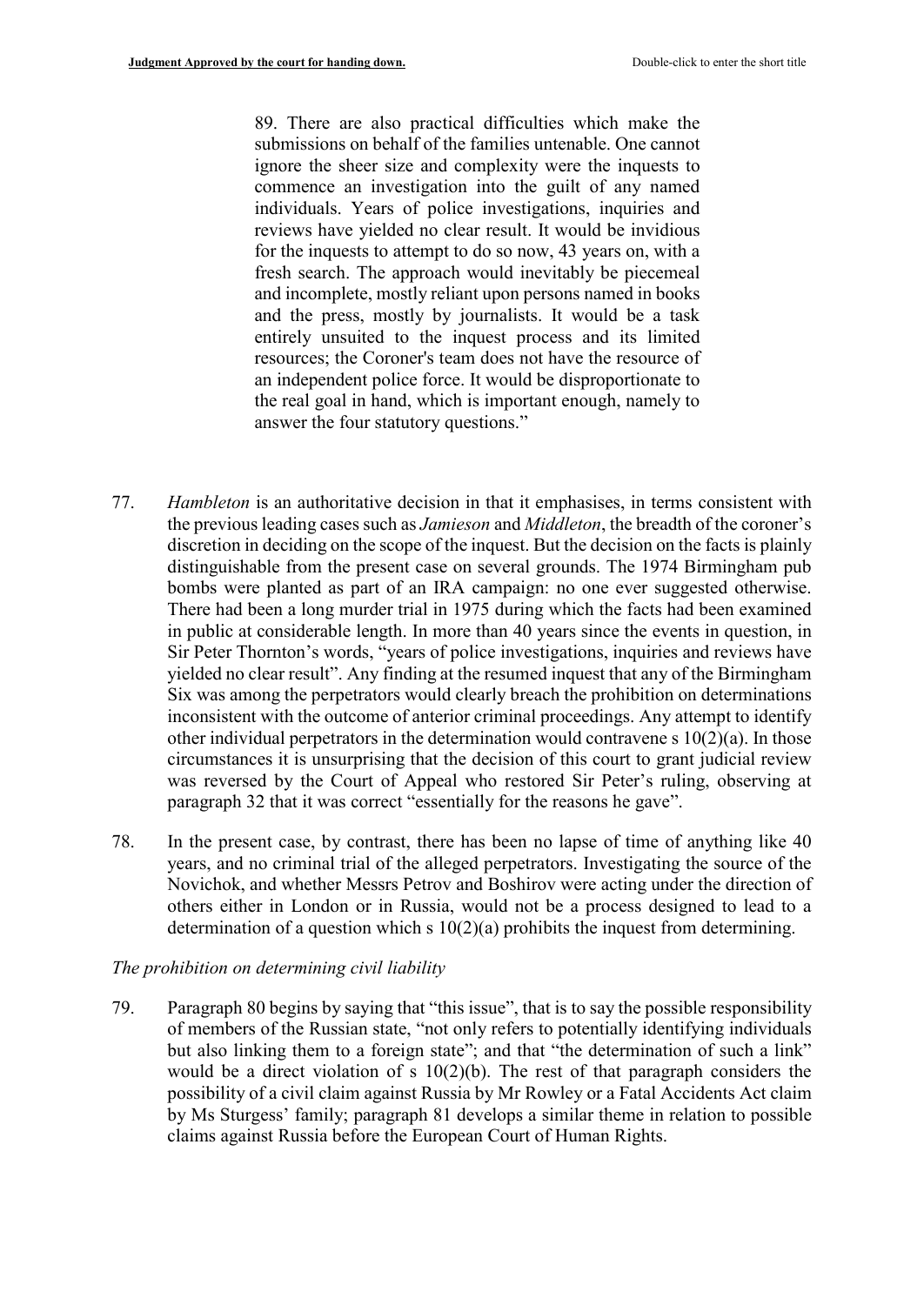- 80. We bear in mind that, as Sir Thomas Bingham MR pointed out in *Jamieson,*, in contrast with s  $10(2)(a)$ , s  $10(2)(b)$  prohibits the determination at an inquest from being framed in such a way as to appear to determine *any* question of civil liability, not merely the question of civil liability of a named person. Nevertheless we find this part of the Coroner's reasoning very puzzling. As Mr Moss accepted, the Inquest Rules permit a conclusion of unlawful killing, and such conclusions are returned by coroners or inquest juries in many cases every year. In some of these cases there will be only one possible candidate for blame, so that he, she or it is clearly identifiable, but that does not prevent a determination of unlawful killing from being made.
- 81. In the recent inquest into the Hillsborough Stadium disaster Sir John Goldring, the assistant coroner, left the question of unlawful killing (among many others) to the jury. In his directions to them about what they could add to their answers to questions, he included the following, which we consider plainly correct as a statement of what s 10(2) does and does not prohibit:

"(f) You should not say anything to the effect that a crime or a breach of civil law duty of any kind has been committed. Note that this rule does not affect your answer to question 6 [whether those who died in the disaster were unlawfully killed]. Because of this rule, when writing any explanations, you should avoid using words and phrases such as "crime / criminal", "illegal / unlawful", "negligence / negligent", "breach of duty", "duty of care", "careless", "reckless", "liability", "guilt / guilty".

(g) However, you may use ordinary and non-technical words which express factual judgments. So, you may say that errors or mistakes were made and you may use words such as "failure", "inappropriate", "inadequate", "unsuitable", "unsatisfactory", "insufficient", "omit / omission", "unacceptable" or "lacking". Equally, you may indicate in your answer if you consider that particular errors or mistakes were not made. You may add adjectives, such as "serious" or "important", to indicate the strength of your findings."

82. On the "determination of civil liability" issue in the present case, again there is the curious contrast between the position of Mr Petrov and Mr Boshirov and that of those who may have directed them or conspired with them. It is not suggested that the Senior Coroner is prohibited by s 10(2)(b) from investigating whether Mr Petrov and Mr Boshirov used Novichok in an attack on the Skripals in Salisbury, or that they discarded the perfume bottle containing more Novichok which, it seems, was picked up unwittingly by Mr Rowley and led to the death of Ms Sturgess. Yet those facts, if proved, would be more than sufficient to establish civil liability in a Fatal Accidents Act claim which could, at least in theory, be brought against Mr Petrov and Mr Boshirov. Similarly, if the evidence showed that Mr Petrov and Mr Boshirov were acting as agents of the Russian intelligence services, or of the Russian Federation itself, then this might support a civil claim based on vicarious liability in the English courts, and possibly also a claim in the European Court of Human Rights against the Russian Federation. (No party to this case asked us to rule on whether State liability at Strasbourg is included in the reference to civil liability under  $s \ 10(2)(b)$ : we will assume, without deciding, that it does, or at least may do so).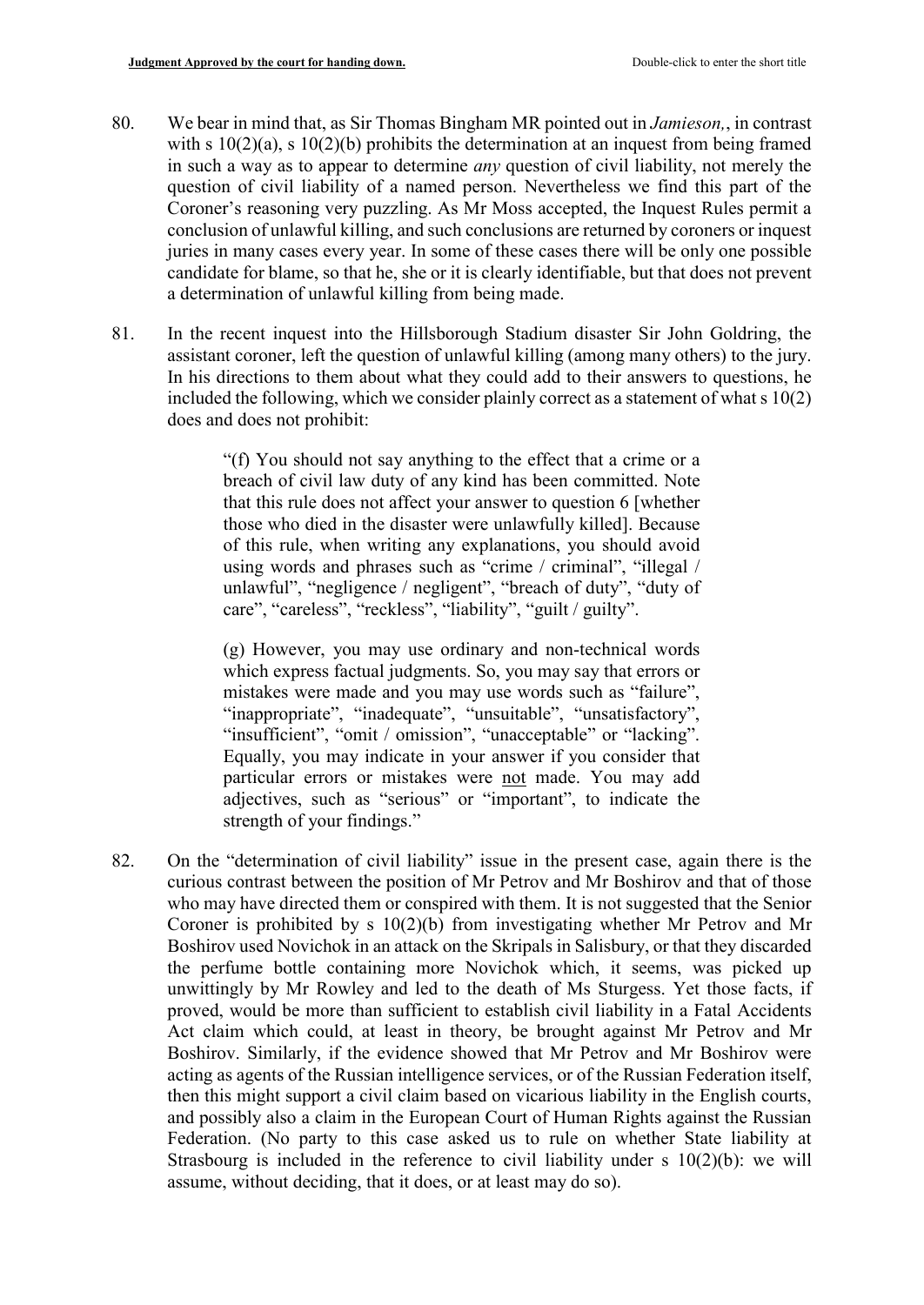- 83. But none of these possibilities means that if the inquest were to investigate who was responsible for the death of Ms Sturgess – whether Mr Petrov and Mr Boshirov, their alleged co-conspirators, directors or employers, or officials so senior that they could be said to embody the Russian Federation itself – the Senior Coroner would be infringing the prohibition in s  $10(2)(b)$ . No doubt in his determination he would be careful, as Sir John Goldring advised the Hillsborough jury to be, to avoid using inappropriate legal terminology. But s  $10(2)(b)$  is not a valid reason for limiting the scope of the investigation in the manner suggested.
- 84. We therefore conclude that the Coroner's second reason (paragraphs 80-81), like the first (paragraph 79), involves a material error of law. Since the three reasons given were cumulative, that means that the claim for judicial review must succeed, the ruling must be quashed and the case remitted to the Senior Coroner. But Mr Moss understandably submitted that if we did take that view, the Senior Coroner "needs to know where he stands" in relation to the remoteness issue and would welcome guidance from this court. With that in mind, we turn to paragraph 82 of his ruling.

# *Remoteness*

- 85. The crucial sentence in paragraph 82 is the finding that "issues to do with the possible involvement of a foreign state and members of that state relative to conducting a *Jamieson* inquest are too remote in circumstances where my focus should be on matters that are directly causative [of] or contributory to the deaths". Two specific points are made leading up to that conclusion.
- 86. One is that the incident involving Ms Sturgess "occurred nearly four months after the attack on 4 March 2018". We cannot see, with respect, why it makes any difference whether the lapse of time was four days, four weeks or four months. The evidence is that both incidents involved Novichok and the second was a consequence of the first. Indeed, if they were not linked, the case would give rise to even greater public concern than it does already.
- 87. The other point, made with greater emphasis, is that the intended target of the attack was Mr Skripal rather than Ms Sturgess, whose death is described as collateral damage. This is, as we see it, the one (or at least the main) material distinction between this case and that of Mr Litvinenko. It would justify any coroner in, for example, ruling in the exercise of his discretion that the inquest need not extend to the investigation of the career history of Mr Skripal or his alleged links with intelligence agencies in the same way as Sir Robert Owen investigated the career history and intelligence links of Mr Litvinenko. But we very much doubt whether the "collateral damage" point is a sufficient basis for excluding evidence of the activities of *every* Russian state actor other than Mr Petrov and Mr Boshirov (including the "third man" allegedly operating in London), still less for excluding evidence about the source of the Novichok, on the basis of remoteness.
- 88. Ms Hill reminded us of Sir Thomas Bingham's reference (point (3) in *Jamieson)* to the "acute public concern" caused by deaths in custody. In the present case the Senior Coroner stated in paragraph 91 that he did "acknowledge the public interest factor" in the case, but this is something of an understatement. There is acute and obvious public concern not merely at the *prima facie* evidence that an attempt was made on British soil by Russian agents to assassinate Mr Skripal and that it led to the death of Ms Sturgess,